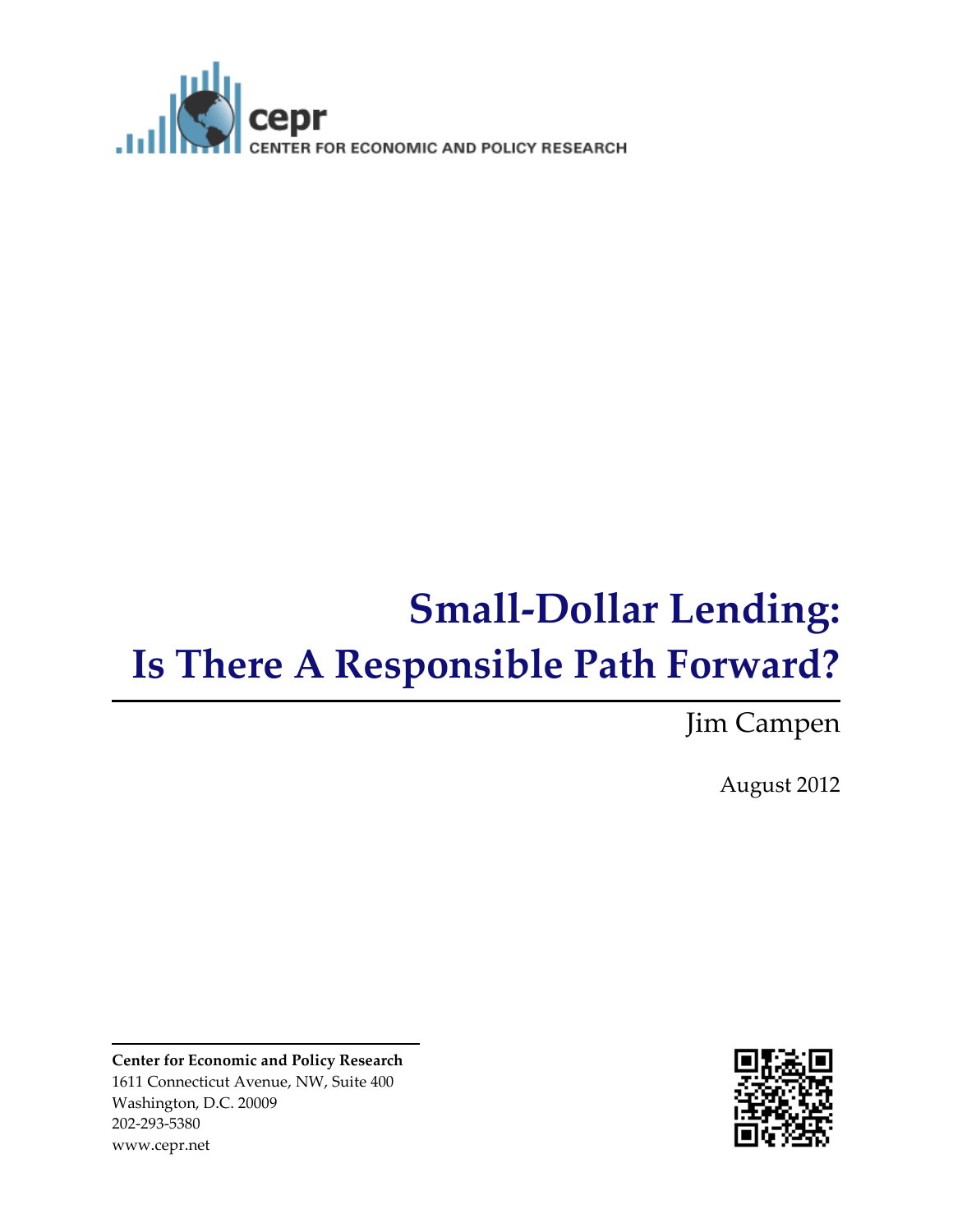## Contents

#### **About the Author**

Jim Campen is a CEPR research associate and professor emeritus of economics and former chair of the economics department at the University of Massachusetts Boston.

#### **Acknowledgements**

The Center for Economic and Policy Research thanks the National Bankers Foundation for its generous support of our work on financial markets.

The author's understanding of the issues discussed in this report was greatly increased by helpful comments from Dean Baker of the Center for Economic Policy Research, Jean Ann Fox of the Consumer Federation of America, Michael Grant of the National Bankers Foundation, Kevin Kimble of Cash America, and Ed Mierzwinski of the U.S. Public Interest Research Group. However, none of these individuals or organizations bear any responsibility for the information and conclusions in the report; these are the sole responsibility of the author.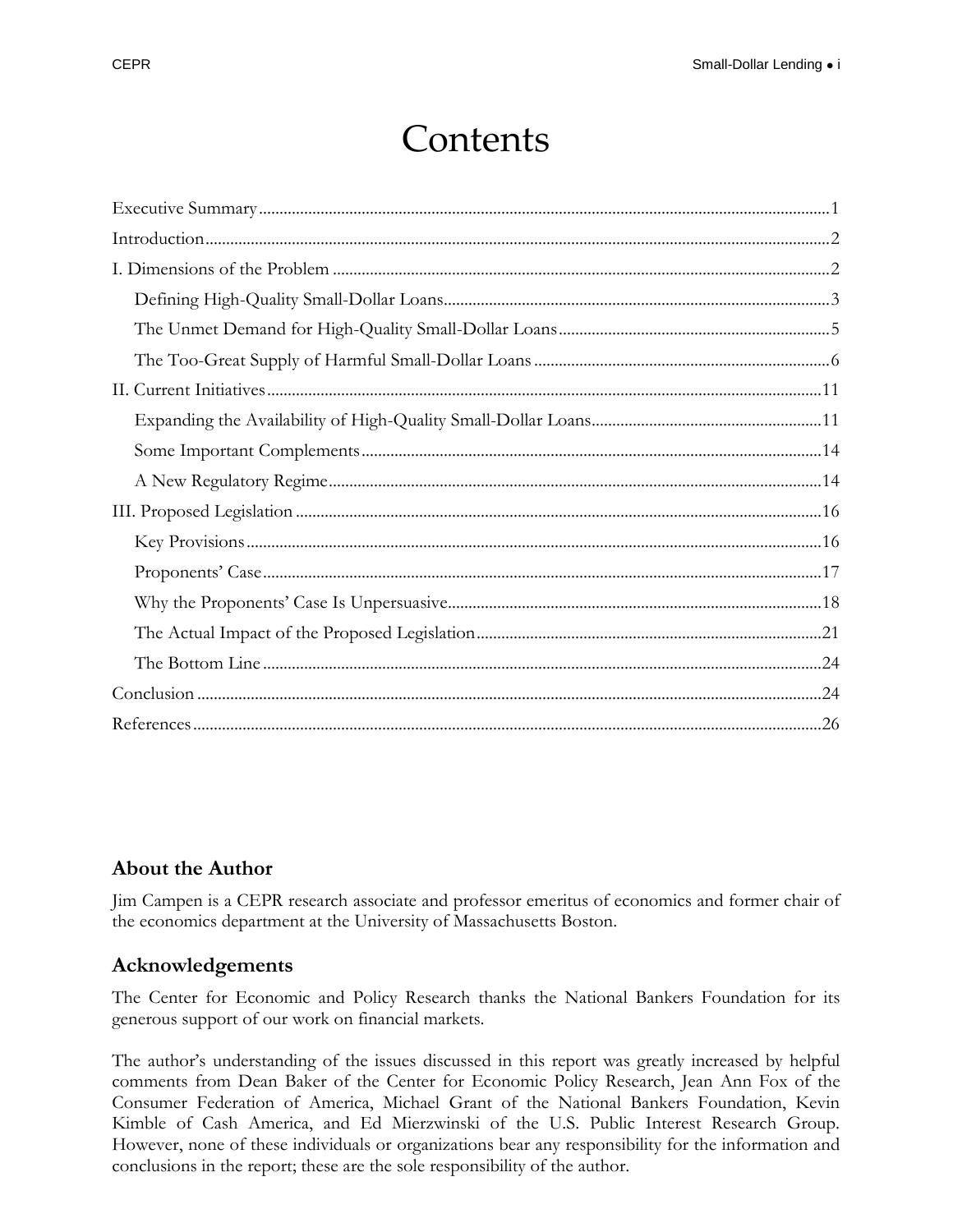### <span id="page-2-0"></span>**Executive Summary**

This report examines the problem of access to credit for low- and moderate- income households. It notes that this problem has two dimensions. On the one hand, there are millions of consumers without access to mainstream sources of consumer credit. On the other hand, many of these same consumers do obtain high-cost credit that ends up harming rather than helping them.

A person or household may be in a serious or even desperate situation when their financial resources are insufficient to cover necessary expenditures. But providing a loan in these circumstances will be beneficial only if the borrower is able to repay it at reasonable cost.

The small-dollar loan problem needs to be understood not simply as a need for increased access to consumer credit, but as a need for increased access to consumer credit that is affordable and welfare-enhancing.

Bank regulators and consumer advocates have adopted four criteria for identifying high-quality small-dollar loans:

- 1) an Annual Percentage Rate (APR) of no more than 36%,
- 2) a loan term of at least 90 days,
- 3) repayment in installments rather than in a single lump sum, and
- 4) an assessment by the lender of the borrower's ability to repay the loan.

There is broad agreement that the demand for such loans far outstrips their supply.

This report reviews currently available small-dollar loans to low- and moderate-income households, most importantly payday lending, to examine the extent to which they meet these criteria. For the most part, these options fail badly on all four measures. However, the report also identifies examples of high-quality small-dollar loan products that do meet the four criteria as well as ongoing initiatives to expand the supply of such loans.

Finally, this report reviews the argument for a newly introduced bill in the House of Representatives, the "Consumer Credit Access, Innovation, and Modernization Act" (H.R. 6139) to determine the extent to which it offers an effective way to increase the supply of affordable, high-quality smalldollar loans to consumers who lack access to credit cards or other mainstream credit options. It does not appear as though this bill would result in an increase in high-quality small-dollar loans. There is a substantial risk that it would increase the supply of high-cost credit that could leave borrowers worse off than if they had not obtained credit at all.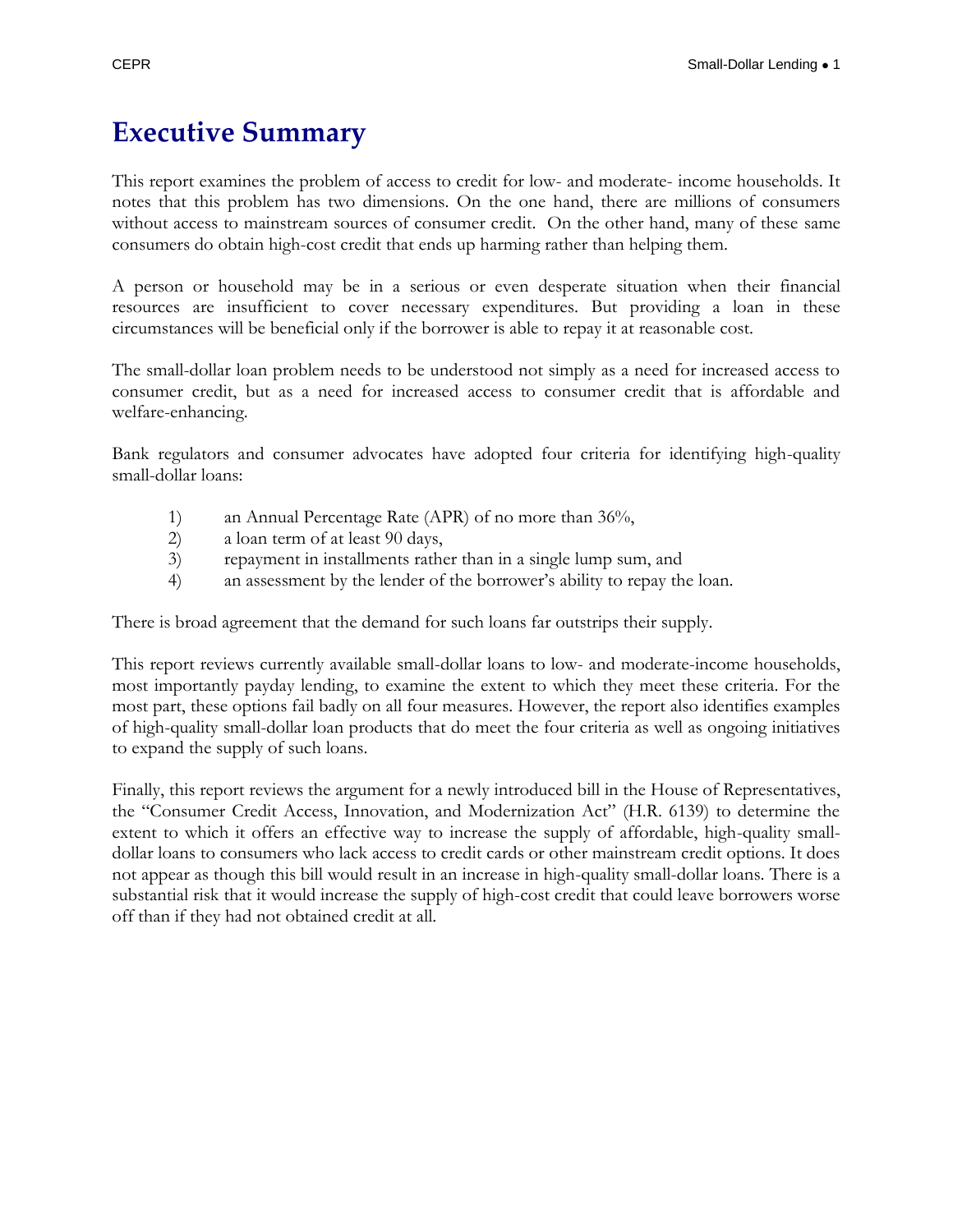### <span id="page-3-0"></span>**Introduction**

This report was undertaken to examine the problem of access to credit for low- and moderateincome households, review the various lending options that currently exist for small-dollar loans to these individuals and families, and determine the extent to which proposed federal legislation offers an effective way to increase the supply of high-quality small-dollar loans.

Part I of this report reviews the two central dimensions of this problem. On the one hand, there are millions of consumers without access to mainstream sources of consumer credit. On the other hand, many of these consumers do obtain high-cost credit that ends up harming them rather than helping them. This section attempts to clarify that the underlying problem needs to be understood not simply as a need for increased access to consumer credit, but as a need for increased access to consumer credit that is affordable and welfare-enhancing.

It is also necessary to understand efforts to address the problem that are already underway. Thus, Part II explores promising current initiatives to expand the supply of affordable, welfare-enhancing small-dollar loans; to address the underlying problem in complementary ways; and to reduce the availability of harmful consumer credit.

Part III attempts to determine whether and to what extent proposed federal legislation – currently the "Consumer Credit Access, Innovation, and Modernization Act" (H.R. 6139) – offers an effective way to increase the supply of affordable, high-quality small-dollar loans to consumers without access to credit cards or other mainstream credit options. It identifies the main features of the proposed legislation; summarizes the arguments offered by its proponents; critically assesses those arguments; and analyzes the legislation's likely impact on the supply of affordable and welfare-enhancing smalldollar loans to those currently without access to them. This assessment finds that H.R. 6139, if adopted, would significantly worsen the underlying problem rather than contribute to its solution.

The final section offers a brief summary of major findings and conclusions.

### <span id="page-3-1"></span>**I. Dimensions of the Problem**

The small-dollar loan problem today has two dimensions. First, there is a large unmet demand for helpful small loans. Second, the supply of harmful small loans is too great. What is needed is to expand the availability of the former type of credit while shrinking the supply of the latter.

There is no question that many millions of lower-income households need more money. Most generally, the broad extent of poverty and near-poverty in the U.S. is well documented. More narrowly, as we shall see below, the FDIC and others have documented in great detail the existence and characteristics of many millions of unbanked and underbanked households. However, the need for more money is not the same as the need for loans.

While loans do provide borrowers with money, they must – by definition – be repaid, generally with more money than was received. Thus, only people with the ability to repay the money that they borrow can be regarded as having a need for loans, rather than just a need for money. For most of those who need more money to maintain an adequate standard of living, the need is not for loans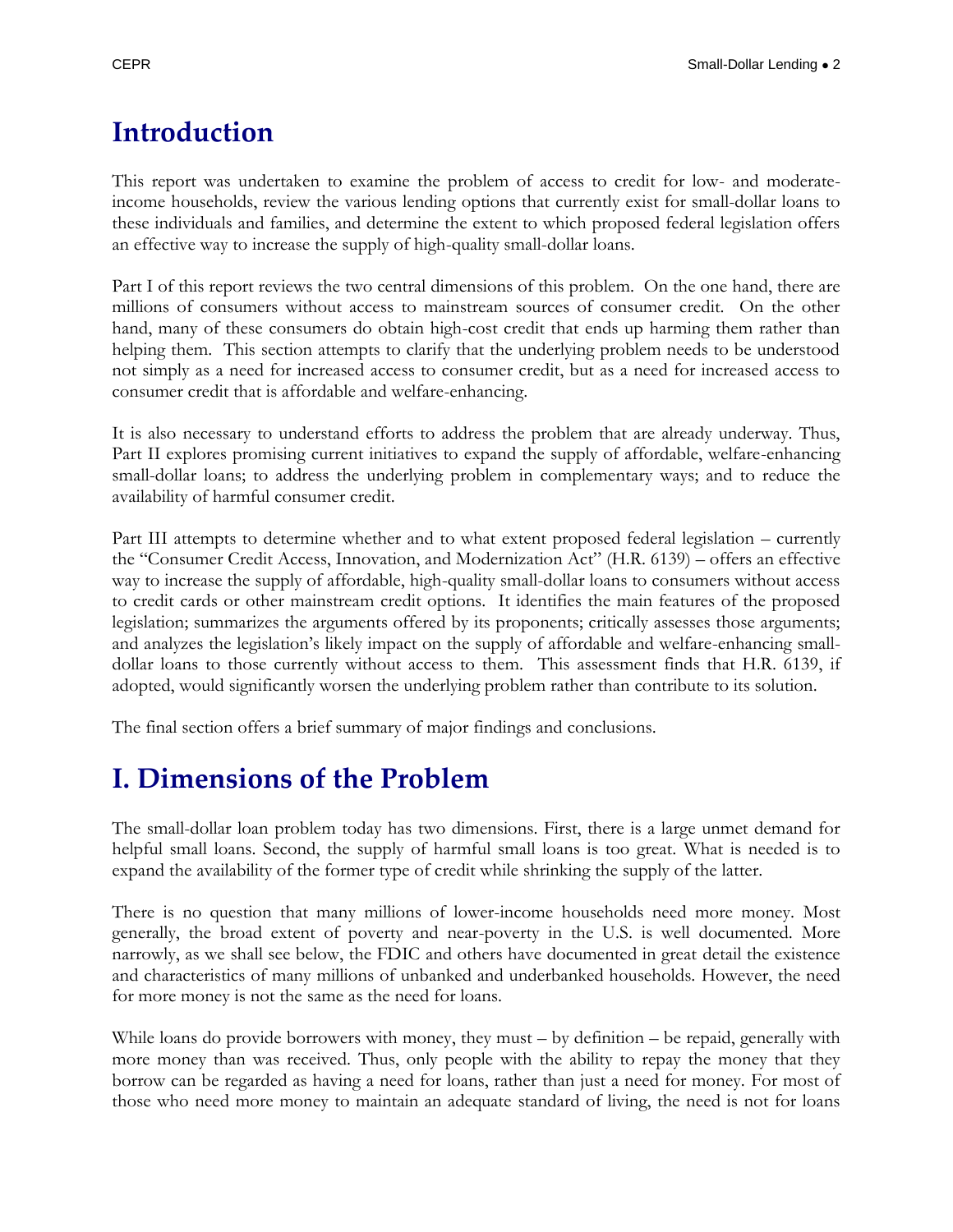but, rather, for some combination of more income (from employment or other sources) and increased provision of free or subsidized goods and services.

An analogy can be provided by the widespread existence of hunger among lower-income households. Because most of those who are hungry are in that position precisely because they lack the means to buy sufficient food, the problem of hunger cannot be solved simply by the provision of more conveniently-located grocery stores. Recognizing this, our nation's response to the hunger problem has consisted primarily of providing food for free through food pantries and facilities offering free meals, and of providing added purchasing power to consumers through food stamps. Adopting policies that increase the number of conveniently-located grocery stores could provide only a small part of the solution to the hunger problem.

The analogy may be extended in one important way. The problem of hunger – and, more generally, the problem of poor nutrition – has been exacerbated by the high-priced, nutrient-poor products that tend to be sold in the fast food outlets and grocery stores that locate in lower-income neighborhoods. Similarly, the problem of too little money has been exacerbated by the high-cost credit products that are readily available in many lower-income neighborhoods. Just as the wrong kind of food can be harmful rather than helpful to people's physical well-being, the wrong kind of credit can be harmful to their financial well-being.

Accordingly, the problem addressed by this report is the need for expanding the supply of smalldollar loans that will help rather than harm the lower-income borrowers who receive them. Such loans will be referred to by a number of terms used interchangeably in this report: *high-quality loans*, *welfare-enhancing loans, affordable loans*, or *responsible loans*.

In contrast, expanding the supply of harmful loans will exacerbate rather than ameliorate the problem addressed by this report. A person or household may be in a serious or even desperate situation when its financial resources are insufficient to cover necessary expenditures. But providing a loan in these circumstances will be beneficial only if the borrower will be able to repay it at reasonable cost. Otherwise, providing a loan will only make the situation even worse, in the same way that providing a struggling swimmer with a "cement life raft"<sup>1</sup> would increase rather than decrease his or her chances of drowning. In the words of the National Consumer Law Center: "harmful forms of credit *should* be restricted….if high-rate borrowing is not sustainable for the borrower in the long term, it is better for the borrower to address the underlying problems early rather than later....If a loan cannot be made responsibly, then it should not be made at all."<sup>2</sup>

#### <span id="page-4-0"></span>**Defining High-Quality Small-Dollar Loans**

The idea that some loans are too expensive or exploitative to be allowed is not a recent invention of welfare state liberalism. Indeed, for literally thousands of years societies have adopted rules aimed at prohibiting loans judged to be too harmful or exploitative to be permitted, generally because of excessively high interest rates, or usury. An accessible short summary of the history of prohibitions on usury from the Babylonian Empire through the eighteenth century, with special attention to relevant biblical passages, is provided by Graves and Peterson.<sup>3</sup>

<sup>1</sup> Warren and Tyagi (2003), chap. 6

<sup>2</sup> Saunders *et al.* (2010), p. 8; emphasis in original

<sup>3</sup> (2008), pp. 648-655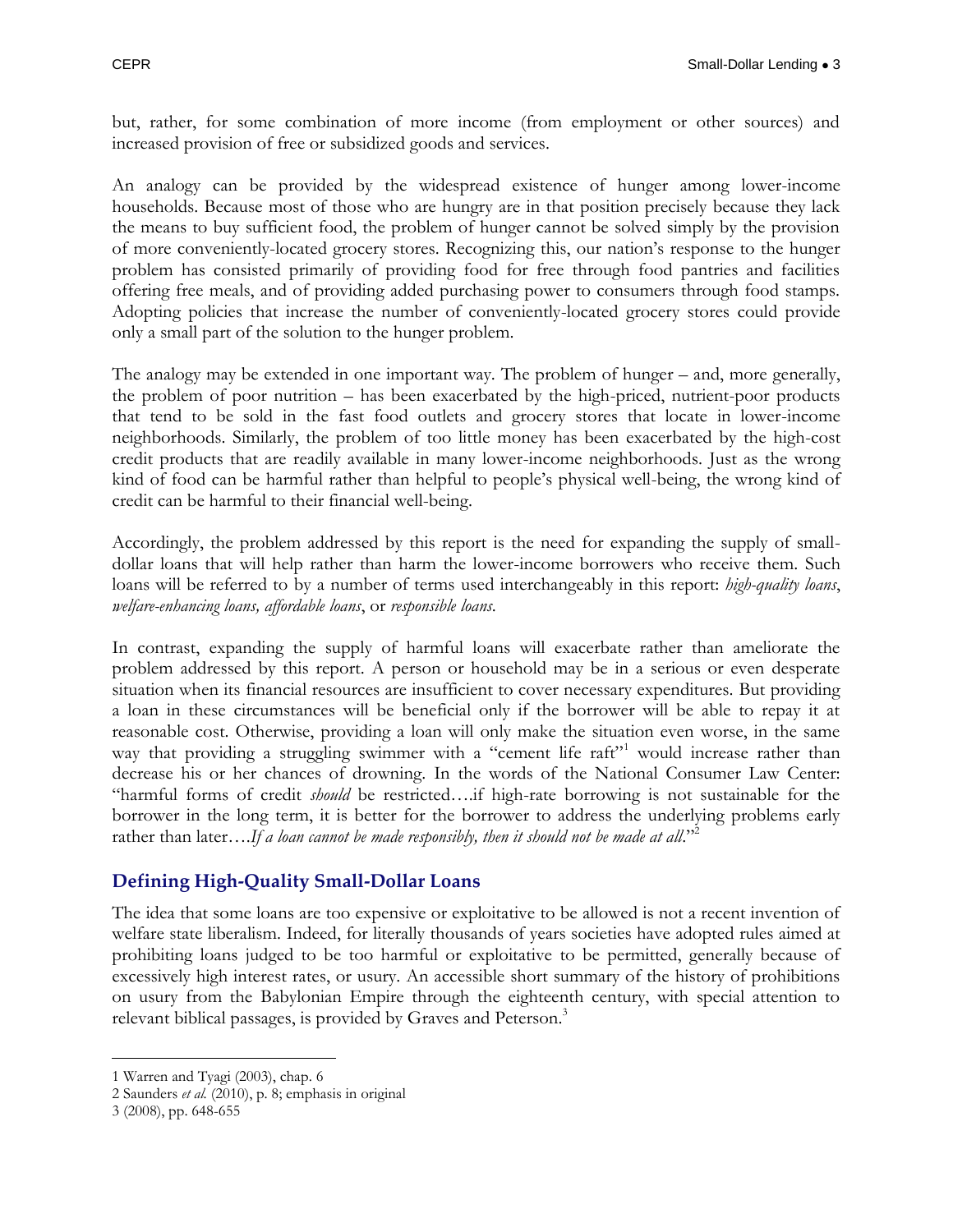In response to widespread exploitative small-dollar lending around the turn of the twentieth century,<sup>4</sup> the Russell Sage Foundation championed a model "Uniform Small Loan Law" that was adopted in 34 states between 1914 and 1943. These laws typically established maximum interest rates in the range of 36%. <sup>5</sup> Most of these laws are still in force today, and the higher-cost lending that takes place is usually the result of specific legislation that provides an exemption for particular categories of loans, such as payday loans or auto-title loans.

This provides the historical background for the widespread adoption of  $36\%$  APR $^6$  as an appropriate ceiling for responsible small-dollar loans. The Military Lending Act, which took effect in 2007, established 36% as the maximum allowable APR for loans to active duty military personnel or members of their families.<sup>7</sup> A 36% ceiling was also been adopted by the FDIC in the standards for its model small-dollar loan program and by the National Consumer Law Center in the criteria it used to identify "genuine alternatives" to payday loans.<sup>8, 9</sup>

Other essential features for high-quality loans include a repayment period of at least ninety days, repayment in a number of installments rather than in a single lump sum on the due date, and an assessment by the lender of the applicant's ability to repay the loan. All three of these additional features are also adopted by both the FDIC and the NCLC.

These should not be regarded as rigid or final criteria. Reasonable people could disagree about what ceiling should be imposed on the  $APR<sub>10</sub><sup>10</sup>$  on how long a loan period is minimally necessary to provide a real opportunity to obtain the funds necessary to comfortably repay the loan, on the structure and timing of installment payments, and on underwriting criteria to be used in determining ability to repay. Nevertheless, these four criteria for identifying welfare-enhancing small-dollar loans provide a useful general framework. This framework will be used below to describe how far payday and other widely-available ultra-high-cost loans are from high-quality loans and will be used again, later in the report, to consider the scope of current and emerging high-quality small-dollar loan products.

<sup>4</sup> "…the pervasive problem of predatory lending…was ubiquitous across America's major cities. Offering quick and easy loans…these lenders – or 'loan sharks' as they were popularly called – charged interest rates as high as 400 percent a year and roped low-income workers into cycles of debt that were difficult for many to escape" (Anderson, 2006, p. 3). For a detailed history of the origins and early history of "salary lending" in the late 19th century, and of attempts to regulate it in the early decades of the 20th century, see Mayer (2010), chaps. 1-2.

<sup>5</sup> Anderson (2006), p. 4

<sup>6</sup> Annual Percentage Rate (APR) is a measure of the cost of a loan that is defined in the Truth in Lending Act (TILA), which requires that it be disclosed to loan applicants. The APR includes the impact of most fees as well as of interest charges, and it expresses these costs at an annual rate, thereby providing a measure that facilitates comparison shopping for credit products.

<sup>7</sup> Fox (2012), pp. 3-7

<sup>8</sup> Miller (2010), p. 28 and Saunders *et al.* (2010), pp. 1 and 8-18

<sup>9</sup> Most recently, the "Protecting Consumers from Unreasonable Credit Rates Act of 2012" (S. 3452), sponsored by Sen. Dick Durbin (D-IL), would extend a 36% APR cap to all consumer loans.

<sup>10</sup> An alternative to capping the APR alone is to provide separate ceilings for fees and for the interest rate. This is the approach adopted by Massachusetts, which allows a maximum interest rate of 23% plus a maximum administrative fee of twenty dollars that can be charged to a given borrower only once in any twelve-month period (Plunkett and Hurtado, 2011, p. 73).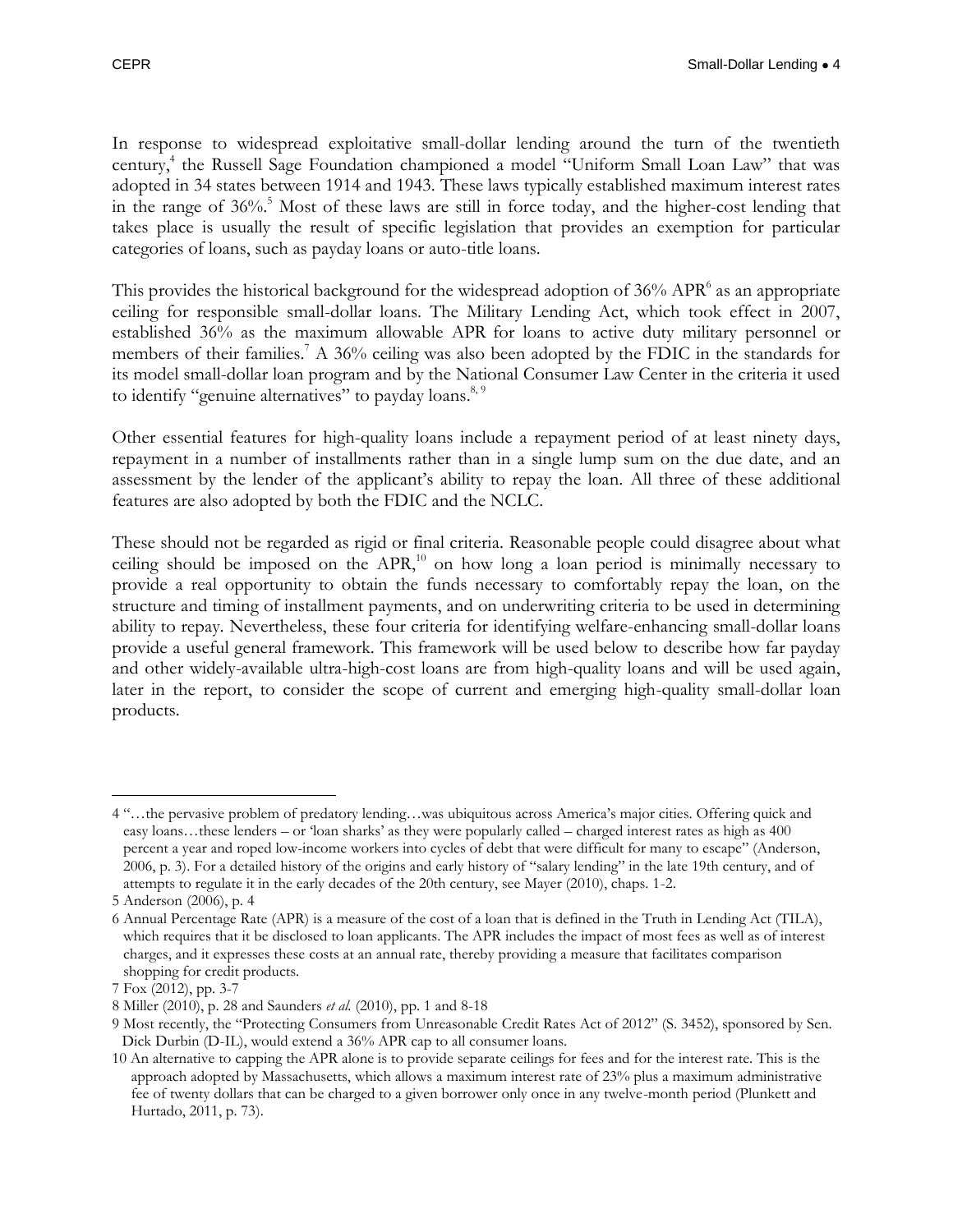#### <span id="page-6-0"></span>**The Unmet Demand for High-Quality Small-Dollar Loans**

There is wide agreement that the unmet need for affordable small-dollar loans is very large. Few would dispute the conclusion of researchers from the Center for Financial Services Innovations that "there is a shortage of high-quality small-dollar, short-term credit in the marketplace today."<sup>11</sup>

There appears to be no good, evidence-based quantitative estimate of size of the unmet need for credit by the households who fall in a particular layer of the population – neither so "high" a layer that they have access to mainstream credit sources, most commonly in the form of credit cards, nor so "low" that they lack the ability to repay even affordable small-dollar loans.

Even without such an estimate, however, it is reasonable to infer from the very large size of the current market for ultra-high-cost credit (as reviewed in the following section) that the unmet demand for high-quality small-dollar loans is very large. Presumably, all of those who currently obtain ultra-high-cost loans would, other things being equal, prefer to obtain much lower-cost affordable loans.<sup>12</sup>

Detailed information about the households who make use of ultra-high-cost credit products is available in the FDIC's National Survey of Unbanked and Underbanked Households<sup>13</sup>, based on a Census Bureau survey of about 47,000 households. Unbanked households are defined as those with neither a checking nor a savings account; underbanked households are those who have such an account, but also use alternative financial providers for money orders or check cashing or use payday lenders, pawn shops, rent-to-own stores, or refund anticipation loans.

The FDIC reports that just over one-quarter (25.6%) of all U.S. households – that is, about 30 million households containing about 60 million adults – are either unbanked (about 30% of the total) or underbanked (the other 70%). The percentage of unbanked or underbanked households is considerably higher for blacks (54%), Latinos (43%) and Native Americans (45%). The FDIC estimates that over one-third of unbanked and underbanked households – that is, about 10.8 million households – use at least one of the alternative credit products mentioned in the preceding paragraph at least once per year. The survey found that four million unbanked and underbanked households obtained at least one payday loan per year.<sup>14</sup>

Whatever the exact size of total demand for high-quality small-dollar loans, there can be no doubt that it is very large, and also no doubt that the current supply of such loans falls far short of the demand. Some promising initiatives to increase the supply of high-quality small-dollar loans will be reviewed in Part II of this report.

<sup>11</sup> Schneider and Noide (2010), p. 2

<sup>12</sup> The phrase "other things being equal" is, of course a major qualification. Fees and interest rates are not the only aspects of a loan product that matter to consumers. Many of those who borrow from payday lenders, for example, cite their convenient locations, rapid loan processing, friendly treatment, and privacy as valued features.

<sup>13</sup> (2009)

<sup>14</sup> FDIC (2009), pp. 15, 29, and 40-41 The number in the final sentence is the author's calculation from data provided in the FDIC report. (6.6% of 9 million unbanked plus 16.2% of 21 million underbanked is 4.0 million households.) A useful supplement to the FDIC's report is a report by the Center for Financial Services Innovation on its own earlier survey of unbanked and underbanked households, with detailed information about their demographic composition, use of specific credit products, and attitudes and preferences about borrowing (Schneider and Koide, 2010).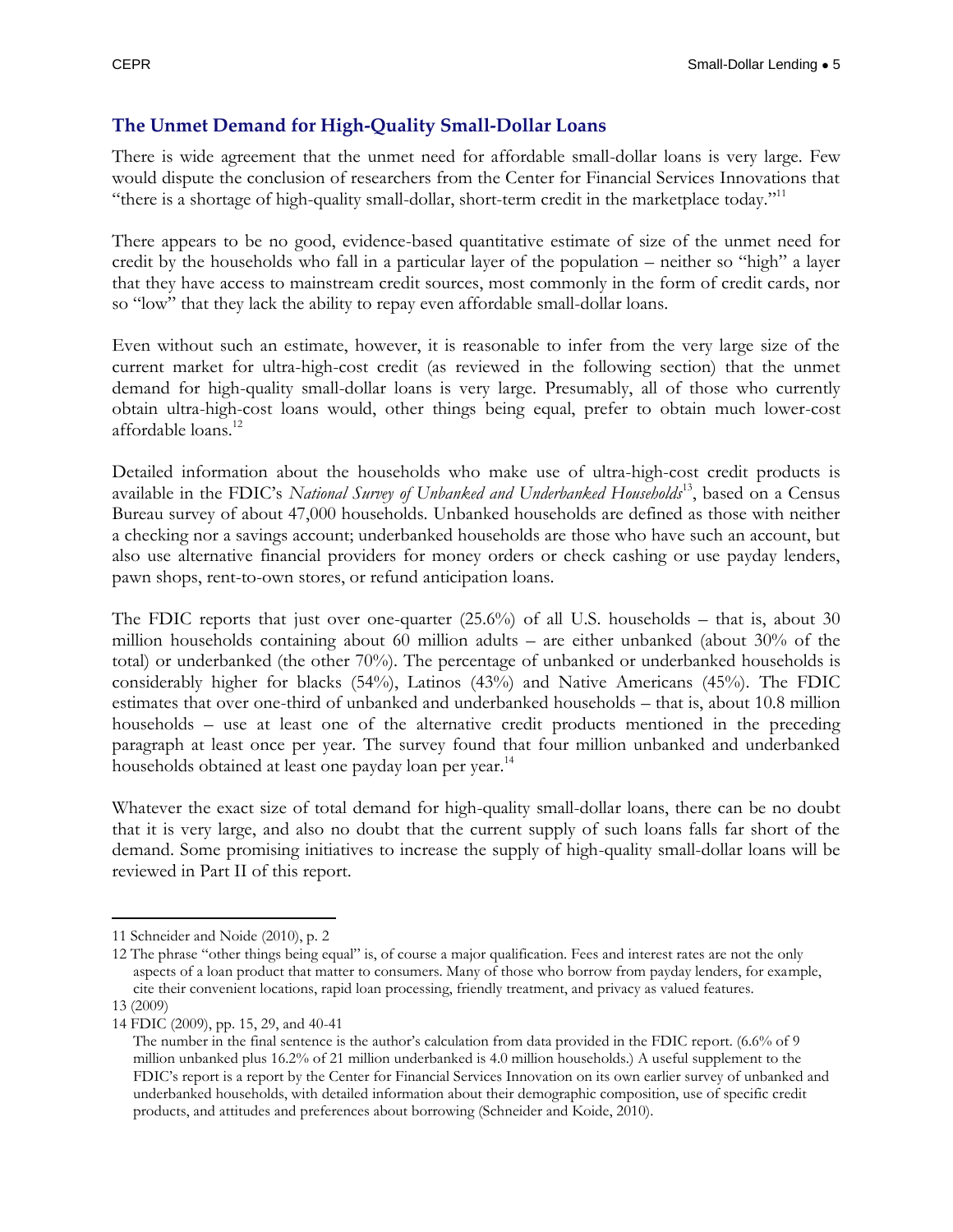$\overline{a}$ 

Before concluding this discussion, it is important to note that while measures to increase loan supply are the major focus of this report, increasing supply is not the only way to reduce the amount of unmet demand for high-quality small-dollar loans. Unmet demand can also be reduced by decreasing the need for such loans. For example, increasing households' savings would allow temporarily increased spending needs be met without borrowing. Alternatively, improving households' credit histories and credit scores would enable them to qualify for credit cards or other sources of lowercost mainstream credit.

#### <span id="page-7-0"></span>**The Too-Great Supply of Harmful Small-Dollar Loans**

The high level of payday lending has been cited above as an indicator of the first major dimension of the small-dollar loan problem in the U.S. today – the fact that the supply of high-quality, affordable small-dollar loans is far less than the demand for such loans. We turn now to the second major dimension of the problem – the extent to which borrowers are receiving ultra-high-cost loans that are, in many cases, harmful rather than helpful. Although there are a variety of forms of ultra-highcost small-dollar lending, payday lending is the best known of these and will be the focus of this discussion.<sup>15</sup>

Payday loans are made to borrowers who have a bank account and a regular documented source of income, such as a paycheck or a direct deposited Social Security benefit.<sup>16</sup> The loan fee is expressed by lenders in terms of number of dollars per \$100 borrowed, with most fees in the \$15 - \$20 range (because the typical payday loan is for two weeks, or one twenty-sixth of a year, this translates to an annual percentage rate [APR] of 390% to 520%).<sup>17</sup> For example, a borrower who receives a typicalsize loan of \$350, and is charged the average rate of \$16.90 per \$100 (439% APR), would agree to repay \$409.15 on his or her next payday in two weeks, either by giving the borrower a post-dated check or pre-authorizing an electronic debit from his or her bank account.<sup>18</sup>

Since emerging in the early 1990s, modern payday lending has become big business. Stephens, Inc., the industry's main investment banker, estimated that there were 19,700 storefront offices at the end of 2010. About half of these were operated by fifteen national corporations, six of which are publicly traded.<sup>19</sup> Although the number of storefronts is down from a peak of over 24,000 in the middle of the last decade, online payday lending has been growing. According to Stephens, Inc., the

<sup>15</sup> Other types of ultra-high-cost lending include auto-title loans, pawn-shop loans, refund anticipation loans, and bank overdraft loans. The last of these, bank overdraft loans, is particularly large and important and will be briefly discussed at the end of this section.

<sup>16</sup> Payday loans are usually described as requiring that the borrower be employed, but what matters to the lender is that there is a regular source of income that can be committed to repayment of the loan. A 2008 *Wall Street Journal* article reported on the prevalence of payday lending to those dependent on Social Security, disability, and other benefit payments (Schultz and Francis, 2008).

<sup>17</sup> A table prepared in 2009 by the Center for Responsible Lending, with data on maximum dollar charge for each state in which a \$350 payday loan is allowed, reports that the weighted average of the fees allowed was 16.9% of that amount (Parrish and King, 2009, p. 29). This is quite consistent with the data presented by the interactive map on one industry association's website, which enabled the author of this report to calculate that the median cap for a \$100 loan in the states where payday lending is allowed is 16.6% (an APR of 434%). (Map is at: [http://cfsaa.com/our](http://cfsaa.com/our-resources/customer-resources/know-your-fee.aspx)[resources/customer-resources/know-your-fee.aspx#\)](http://cfsaa.com/our-resources/customer-resources/know-your-fee.aspx)

<sup>18</sup> Payday loans take many forms and can vary substantially from the typical payday loan described here. In particular, payday loans sometimes have their single payment due well over one month from the date the loan is originated. This issue will be addressed at greater length in Part III, below.

<sup>19</sup> The Stephens, Inc. estimate is cited by Bianchi (2012, p. 9) who also lists the six publicly-traded corporations: Advance America, Cash America, Dollar Financial, EZ Corp, First Cash Financial, and QC Holdings.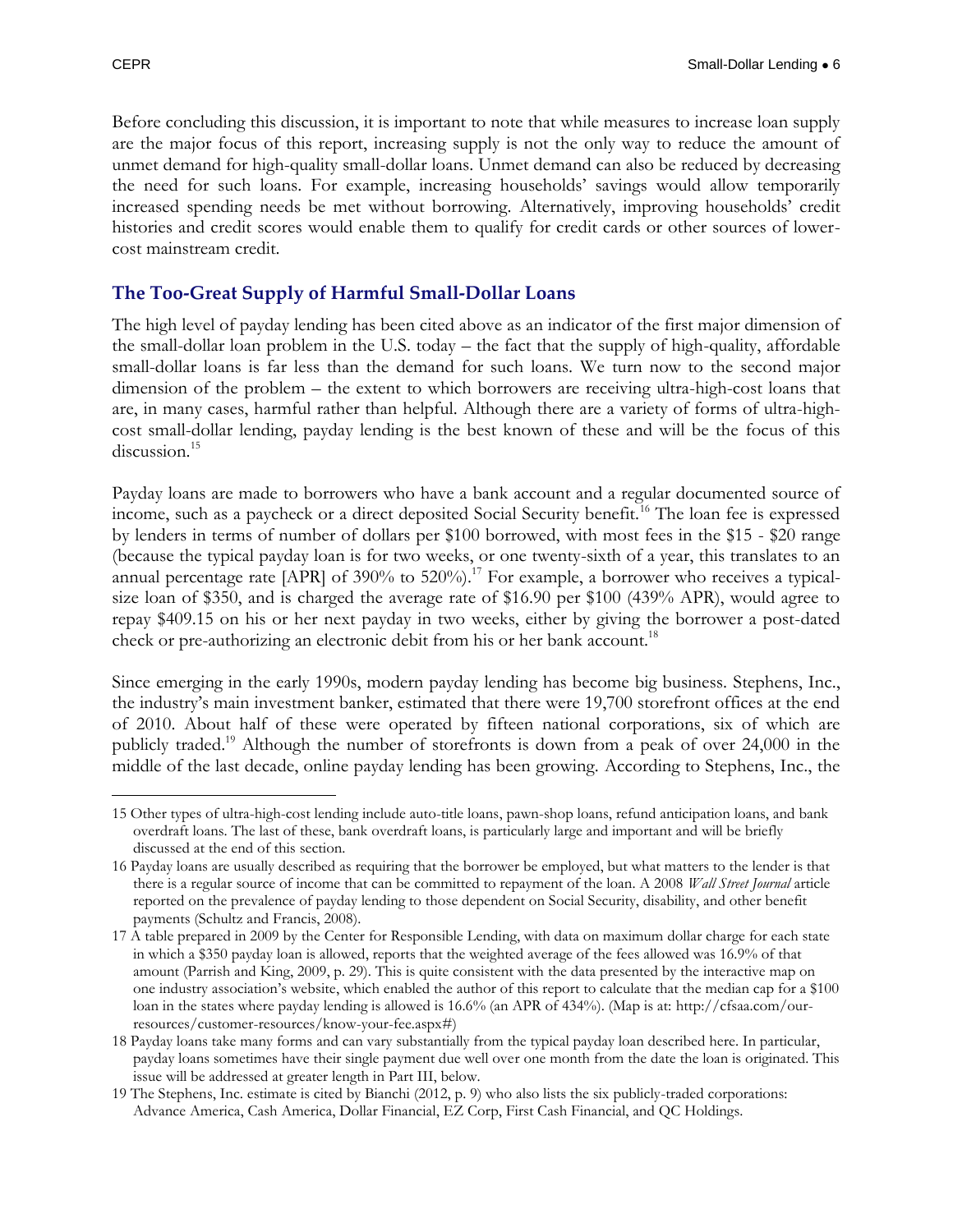industry will make \$44 billion of payday loans in 2012.<sup>20</sup> Even with a generous estimate of \$440 as the average loan size, this would mean that a total of 100 hundred million payday loans will be made this year.<sup>21</sup> Survey research sponsored by the Pew Charitable Trusts indicates that twelve million Americans received a payday loan in 2010.<sup>22</sup> The industry collects more than \$7 billion in fees from its borrowers annually.<sup>23</sup>

In addition, banks have begun to make payday loans themselves. Although these bank-originated payday loans are given different names (such as "direct-deposit advances"), they share the core payday loan features of short term to maturity, preauthorized repayment (in this case from the borrower's next direct deposit) in a single sum, and triple-digit APRs.<sup>24</sup> (The statistics on payday lending given in this report exclude bank payday lending.)

Historically, small dollar-lending has been regulated at the state level. Most states have general usury laws and/or small installment loan laws that set maximum permissible interest rates or APRs. Payday lending usually requires specific authorizing state legislation that provides an exception to the general laws. Ten states never authorized payday lending, while others have withdrawn previous authorizations or adopted new prohibitions. Currently, seventeen states plus the District of Columbia effectively prohibit payday lending. These include eight states in the Northeast (all of the six New England states except Rhode Island, plus Pennsylvania, New York, and New Jersey), plus Maryland, North Carolina, Georgia, West Virginia, Ohio, Arkansas, Montana, Arizona, and Oregon. $^{25}$ 

Since July 2011, however, payday lending has also been subject to regulation by the newly established Consumer Financial Protection Bureau (CFPB), the result of a specific mandate in the Dodd-Frank Wall Street Reform and Consumer Protection Act of 2010. The significance and implications of this new federal regulation, and its potential for reducing the harmfulness of payday lending, will be examined in Part II of this report.<sup>26</sup>

 $\overline{a}$ 20 Estimate cited by Center for Responsible Lending, *et al*. (2012, p. 1).

The reports of Stephens, Inc. are available only to subscribers and so are not cited here directly.

<sup>21</sup> Researchers at the Center for Responsible Lending reported estimates of the industry's size in 2009 that are somewhat smaller, but still indicative of a very large industry: \$27.2 billion for total loan volume, \$350 for average loan size, and 77.8 million for the number of loans (Parrish and King, 2009, pp. 11-12). The smaller size of these estimates may result from their being based on data that omits most online lending.

<sup>22</sup> Bourke *et al.* (2012), p. 8

<sup>23</sup> Cordray, Richard. 2012. Prepared Remarks to Consumer Financial Protection Bureau. *Payday Loan Field Hearing*, January 19. Available at: [http://www.consumerfinance.gov/speeches/remarks-by-richard-cordray-at-the-payday](http://www.consumerfinance.gov/speeches/remarks-by-richard-cordray-at-the-payday-loan-field-hearing-in-birmingham-al/)[loan-field-hearing-in-birmingham-al/;](http://www.consumerfinance.gov/speeches/remarks-by-richard-cordray-at-the-payday-loan-field-hearing-in-birmingham-al/) accessed August 15, 2012. Note that this is consistent with the previously cited estimates for total loan volume of \$44 billion and an average fee

of 16.9% of the amount borrowed (\$44B  $*$  0.169 = \$7.4B).

<sup>24</sup> Borne *et al.* (2011) provide a recent account of the nature and extent of bank payday lending.

<sup>25</sup> Parrish and King (2009, p. 30) provide a table showing, as of 2009, the rate cap and most recent legislative or regulatory activity in each of the states where payday lending is effectively prohibited. (Montana's prohibition is the result of a 2010 referendum.) Bourke *et al.* (2012, pp. 19-31) classify only fourteen states (and DC) as having "restrictive" regulation of payday lending; they classify Ohio as "permissive" because payday lending has continued despite passage of state legislation and a ballot initiative designed to end it, and they classify Maine and Oregon – along with 6 other states – as having "hybrid" regulation. On the other hand, the Consumer Federation of America classifies Colorado has having effectively prohibited payday lending; as of August 2010, the minimum loan term for payday loans in that state is six months, and almost all of what that state calls "payday loans" are now installment loans rather than single-payment loans.

<sup>26</sup> The Military Lending Act, adopted in 2006 and discussed below, is an earlier instance of federal regulation of payday lending, but its scope was limited to loans to active duty military personnel and their dependents. The CFPB has not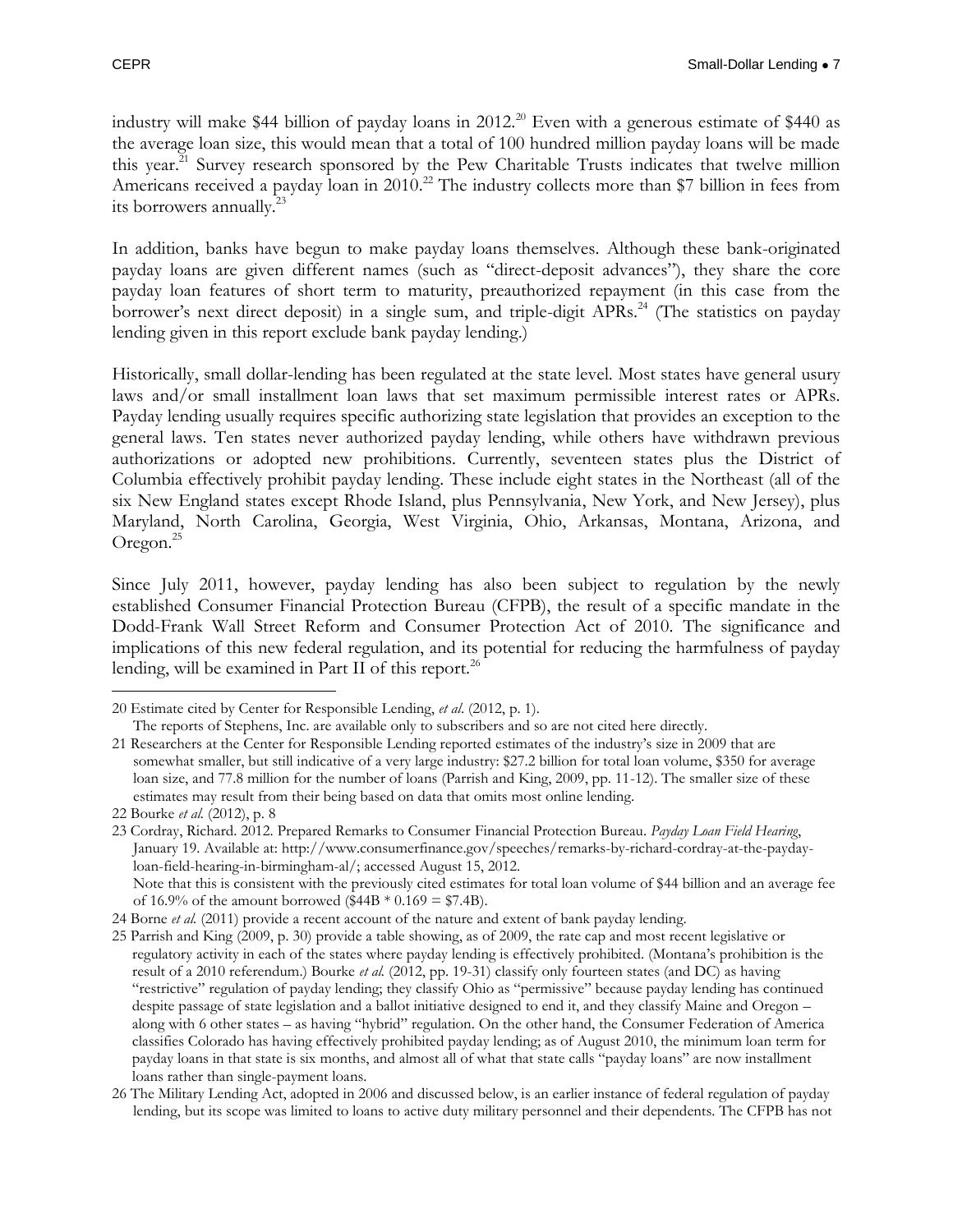$\overline{a}$ 

High-cost payday loans do much more harm than good. The following paragraphs present a summary of the evidence supporting this conclusion, but no attempt is made to survey the very large – and rapidly growing – literature about payday lending.<sup>27</sup> Nor is any attempt made to summarize and analyze the arguments offered on behalf of the payday lending industry; although these may have surface plausibility, none of them can withstand careful scrutiny in light of the existing evidence.<sup>28</sup>

The key argument against payday lending is that borrowers become caught in a "debt trap" when their inability to repay an initial payday loan creates the need to take out another.<sup>29</sup> The very high cost of the repeated loans results in the extraction of huge sums from households who are the least able to afford it. Furthermore, the collateral damage suffered by the nearly half of payday borrowers who ultimately default on their loans adds substantially to the harm from the loan fees themselves.<sup>30</sup>

Payday loans would be much less harmful if they were, as the industry maintains, an alternative source of funds that was used relatively rarely by people faced with one-time (or infrequent) emergencies, such as the repair of a car essential to their employment. However, recent research by the Pew Charitable Trusts found that even considering only each borrower's initial storefront payday loan, more than four times more loans were used for recurring expenses than for unexpected or emergency expenses (69% vs.  $16\%$ ).<sup>31</sup>

yet proposed any new regulations for payday lenders, but the public hearing that it held in Birmingham, Alabama on January 19, 2012 and the hundreds of comments that it received in response to its call for comments on the issues raised at that hearing are a valuable source of information about the industry [\(www.consumerfinance.gov\)](http://www.consumerfinance.gov/).

<sup>27</sup> The best single introduction to that literature is Robert Mayer's monograph, *Quick Cash: The History of the Loan Shark*  (2010), an illuminating history of high-cost payday-based lending in the U.S., and of attempts to regulate this lending, since its emergence in the late 19th century, along with a thoughtful and even-handed examination of the public policy issues raised by payday lending. The book includes 29 pages of notes and a 14 page bibliography.

<sup>28</sup> The case for the beneficial nature of payday lending is presented on the website of the Consumer Financial Services Association (CFSA), which represents mainly storefront payday lenders [\(www.cfsaa.com\)](http://www.cfsaa.com/). See also the website of the industry-created Coalition for Financial Choice (www.coalitionforfinancialchoice.org); although this website appears not to have been updated in the last few years, the essence of the arguments for and against payday lending have changed very little over time. Much less such material is presented on the websites of two other industry associations – the Financial Service Centers of America (FiSCA), which represents mainly storefronts that offer check-cashing and other services in additional to payday loans (www.fisca.org), and the Online Lenders Alliance (OLA) [\(www.onlinelendersalliance.org\)](http://www.onlinelendersalliance.org/).

<sup>29</sup> Many of the industry's most prominent critics have summarized their arguments, and provided many citations to the literature, in a "Comment" submitted this April to the Consumer Financial Protection Bureau by the Center for Responsible Lending (CRL), the Consumer Federation of America (CFA), the National Consumer Law Center (NCLC), and thirteen other groups (Center for Responsible Lending, *et al.*, 2012). Much additional material critical of payday lending is available at the CRL website [\(www.responsiblelending.org\)](http://www.responsiblelending.org/) and at a website maintained by the CFA [\(www.paydayloaninfo.org\)](http://www.paydayloaninfo.org/). For a very useful survey of the industry and of the concerns raised by its critics, see Stegman (2007).

<sup>30</sup> While most critics of payday lending share this report's concern for the practical harm that payday lending does to borrowers, others focus on the moral issues raised by the ultra-high interest rates or APRs. Opposition to usury has long been part of the Jewish, Christian, and Islamic traditions, and faith-based organizations and religious leaders have played prominent roles in campaigns against payday lending, high-lighting the moral dimension of charging triple-digit interest rates. Graves and Peterson, whose survey of the history of usury prohibitions in religious thinking was cited earlier, conclude that survey by noting that "if the biblical injunction against usury…is to have any meaning at all in today's society, then making payday loans to impoverished borrowers at a three hundred percent interest rate must surely be a sin" (2008, p. 655).

<sup>31</sup> Bourke *et al.* (2012), pp. 14-15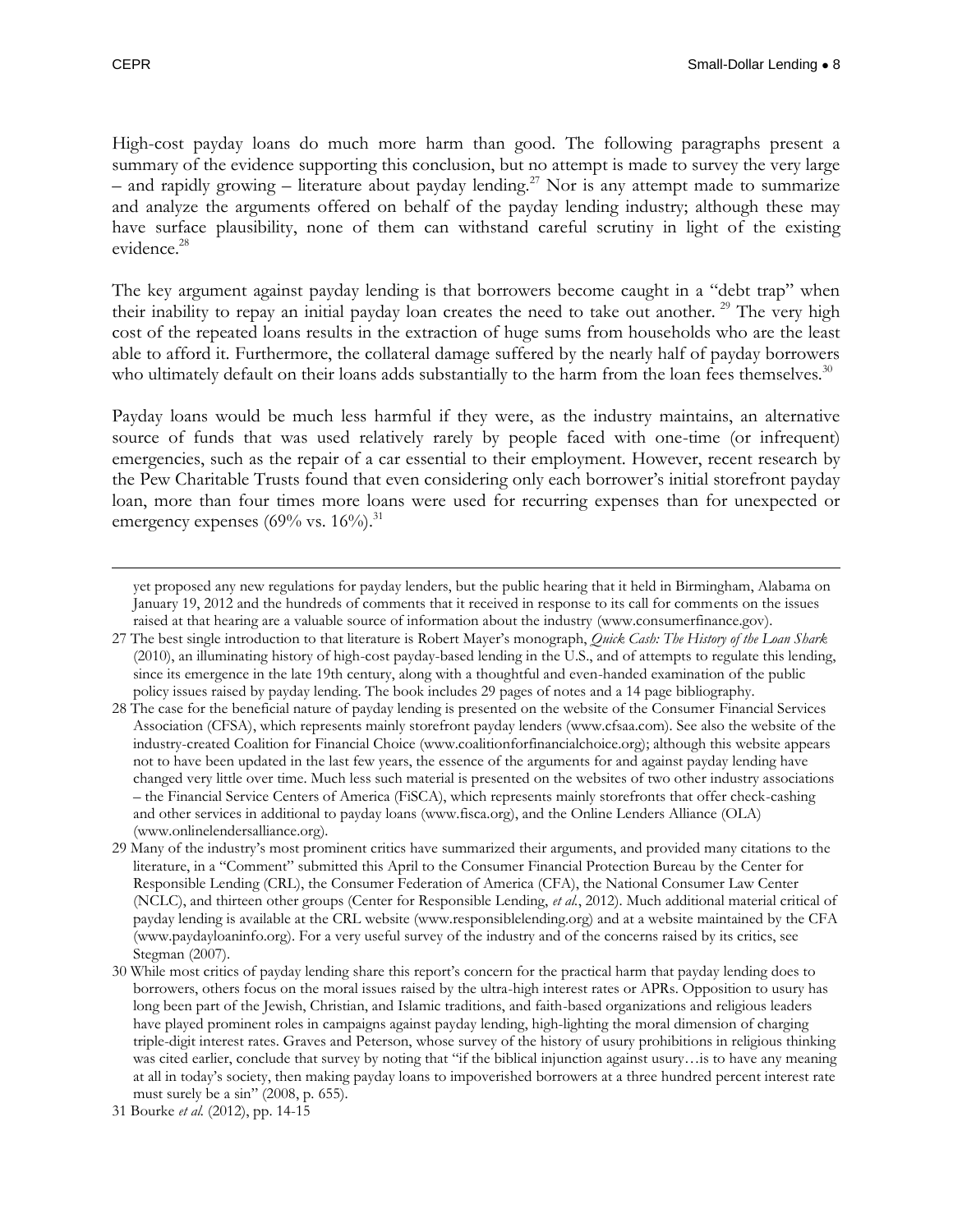In fact, the great majority of payday loans are accounted for by those who receive multiple loans. Researchers at the Pew Charitable Trusts found that the average payday borrower receives eight loans per year, lasting an average of 18 days each. The same researchers calculated that the typical recipient of an initial loan of the average size of \$375 ends up paying a total of \$520 in fees during the following twelve months – substantially more than the amount borrowed. $32$ 

Similarly, the Center for Responsible Lending found that just 2% of payday loans were made to borrowers who received only one loan during the year and that 76% of payday loans were repeat loans made to borrowers within two weeks of the repayment of an earlier loan.<sup>33</sup> A later study by the same pair of researchers tracked all payday borrowers in Oklahoma for two years from the date of their initial loan. They found that these borrowers were in debt to payday lenders for an average of 372 days – that is, for over half of time during the two-year period. While the average initial loan was for \$279, the average indebtedness over the entire period was \$466.<sup>34, 35</sup>

Payday lending by banks has also been found to result in borrowers being trapped in a cycle of extensive repeat borrowing, with the average borrower paying an APR of 365% and being in debt for 175 days per year – that is, for  $48\%$  of the time.<sup>36</sup>

This "debt trap" phenomenon does not happen by accident, but results from the very nature of the payday loan product and the payday loan business. The loans are so costly that only those who have pressing needs for immediate cash, but lack the ability to use credit cards or other sources of mainstream credit, are likely to borrow from payday lenders. It is entirely predictable that these borrowers, in such circumstances, will be unable to obtain the funds needed to repay the entire amount received, plus the fee, in a single payment just two weeks later. The short-term, singlepayment nature of the loan – made on the basis of the borrower's post-dated check or authorized ACH withdrawal, rather than any underwriting based on ability to repay out of future income – virtually guarantees that many borrowers will have to take out another payday loan to repay the first, paying another fee just as great as the initial one.

From the lender's point of view, repeat borrowers are the easiest way to generate loan volume and fee income, and so incentives are strong to encourage customers to roll over their loans rather than to repay them. Indeed, a report by the Pew Charitable Trusts, citing Stephens, Inc. (investment banker to the payday industry) and researchers from the Federal Reserve Bank of Kansas City, finds that the storefront "payday loan business model depends upon heavy usage – often, renewals by borrowers who are unable to repay upon their next payday – for its profitability."<sup>37</sup>

 $\overline{a}$ 32 Ibid., p. 9

<sup>33</sup> Parrish and King (2009), pp.11-12

<sup>34</sup> King and Parrish (2011), p. 3

<sup>35</sup> An extreme case of a payday borrower unable to extricate himself from the debt trap was reported by the PBS program "Need to Know" on May 18, 2012. Through loans from multiple lenders, Eliot Clark's total payday debt reached \$2,500 and his total payments, over more than three years, totaled \$30,500 ( [Available at:](file:///C:/Users/Jim/Downloads/Available%20at:%20http:/www.pbs.org/wnet/need-to-know/video/need-to-know-may-18-2012-financial-inclusion/13840/)  [http://www.pbs.org/wnet/need-to-know/video/need-to-know-may-18-2012-financial-inclusion/13840/\)](file:///C:/Users/Jim/Downloads/Available%20at:%20http:/www.pbs.org/wnet/need-to-know/video/need-to-know-may-18-2012-financial-inclusion/13840/). The plausibility of this amount may be confirmed by a rough calculation: a loan of \$2,500 at 400% APR that was outstanding for three years would generate total interest of  $2,500 * 4 * 3 = 30,000$ .

<sup>36</sup> Bourne, *et al.* (2011), p. 6

<sup>37</sup> Bourke *et al*. (2012), p. 7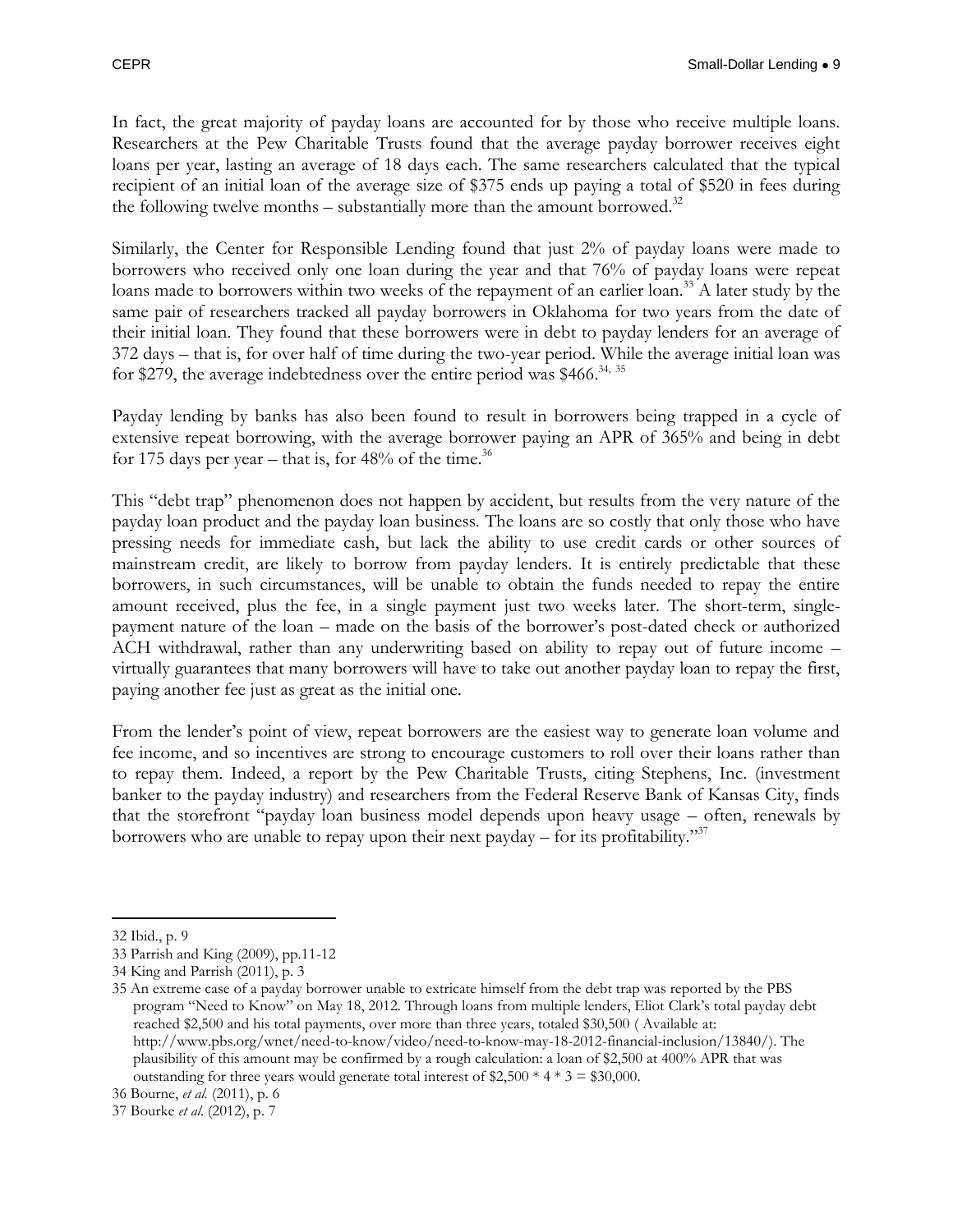The conclusion that, on balance, payday loans result in substantially more harm than help to those who receive them seems fully justified by the available arguments and evidence. Similar conclusions for other widely available types of ultra-high-cost loans such as overdraft loans and auto-title loans are also warranted. For purposes of the rest of this report, these conclusions are accepted in the belief that any objective and impartial reviewer of the evidence and arguments would agree in finding them justified.

Congress reached this same conclusion, at least for loans to military personnel, in 2006. In response to strong advocacy by Department of Defense officials concerned about the impact on the performance of military personnel, especially those deployed overseas, of payday loan indebtedness of themselves or their families at home, Congress passed, and the President signed, the Military Lending Act. This law effectively prohibited payday lending and other forms of ultra-high-cost lending to active duty military personnel and their immediate family members by imposing a 36% APR ceiling on small-dollar loans.<sup>38</sup>

Since then, state law-makers and citizens have been coming to this same conclusion as well. While the number of states explicitly authorizing payday lending increased from 23 (plus DC) in 2000 to 38 (plus DC) in 2005<sup>39</sup>, it has since dropped to 33. Oregon and the District of Columbia enacted rate caps in 2007, and New Hampshire did so in 2008. In three other states where there were referendums on payday lending in recent years, citizens voted overwhelmingly to prohibit payday lending. In 2008, 64% of voters in Ohio approved a measure to impose a maximum APR of 28%. Later the same year, 60% of voters in Arizona defeated an industry-sponsored measure that would have allowed payday lending to continue operations in that state. And in 2010, a Montana proposal to cap APRs at 36% was approved by 72% of the voters. A similar ballot initiative is expected to be voted on in Missouri this November.<sup>40</sup>

As noted above, the payday loan industry's responses to the arguments and evidence of its critics, and its claims that payday lenders provide a helpful service to their borrowers, are unpersuasive, and are not reviewed in this report. Nevertheless, one of the arguments frequently advanced by the industry's supporters makes an important point – that some of the alternatives to payday loans, including overdrafting bank accounts and writing checks not backed by sufficient funds, have even higher APRs than do payday loans. Although bank regulators do not officially classify overdraft loans as loans, that is exactly what they are – the bank advances funds on behalf of its customer and requires repayment of the amount advanced and a fee (plus in some cases, interest charges). The FDIC has calculated that typical overdraft loans involve APRs of more than 1,000%, and a recent Consumer Federation of America survey of the nation's fourteen largest banks found that the median APR for a two-week \$100 overdraft loan was 1,352%.<sup>41</sup>

<sup>38</sup> Fox (2012)

<sup>39</sup> Stegman (2007), p. 177

<sup>40</sup> Other states have tightened their payday lending regulations. Most recently, in June 2012, Delaware's governor signed a law limiting borrowers to five payday loans in any twelve month period and creating a database to track all payday loans made in the state. Colorado's newly restrictive regulations, effective in mid-2010, were noted in an earlier footnote.

<sup>41</sup> The primary practical consequence of overdraft loans not being officially regarded as loans is that the Truth in Lending Act's requirement for disclosing the APR does not apply. However, the FDIC, assuming a \$27 overdraft fee (the median in its survey), calculated typical APRs for overdraft loans ranging from 1,067% (for a \$66 check overdraft repaid in two weeks) to 3,520% for a \$20 debit card overdraft repaid in two weeks) (FDIC, 2008, p. v). The Consumer Federation of America survey found APRs ranging from 884% to 2,779% (CFA, 2012, pp. 4-5).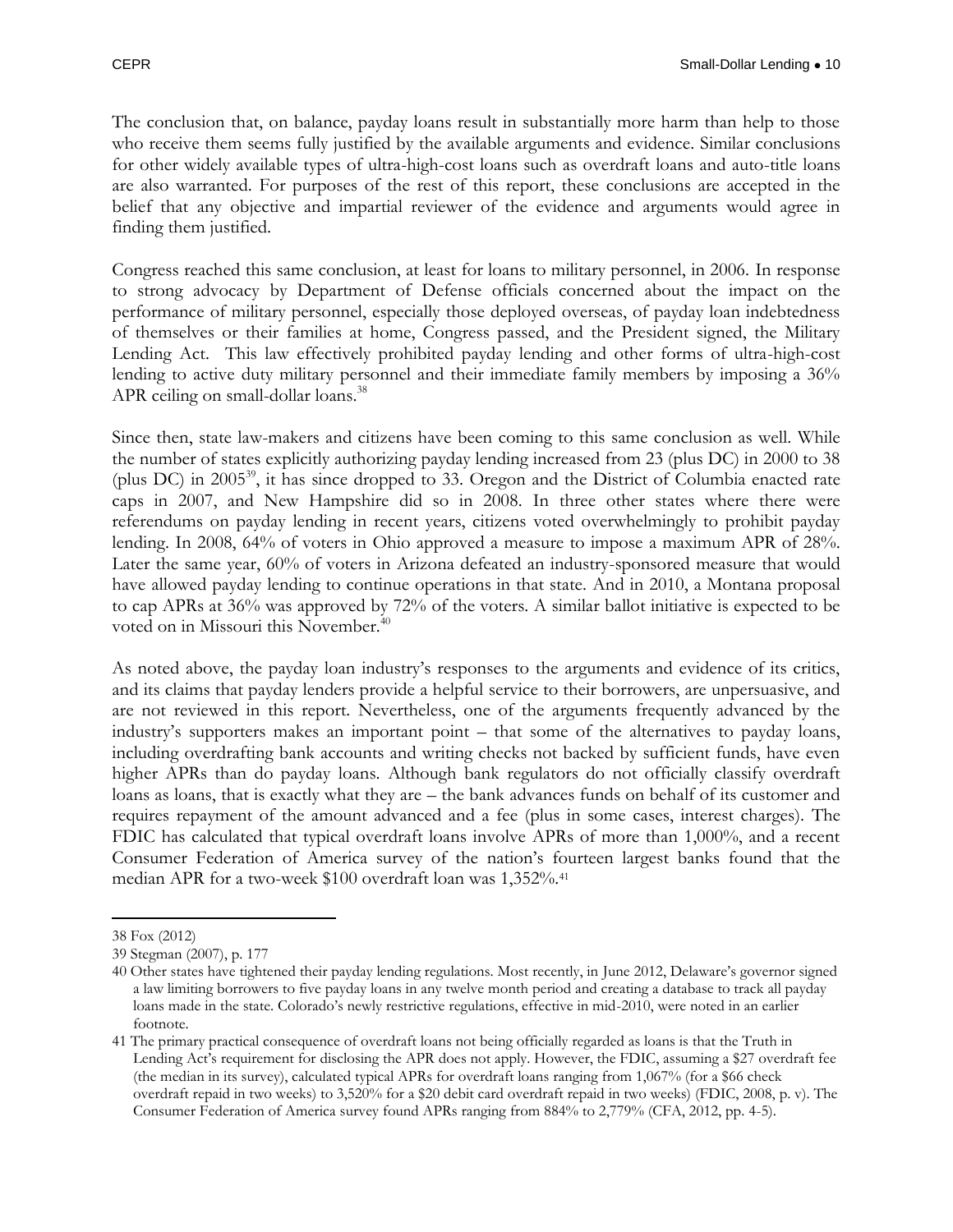The proper response to over-priced and abusive overdraft loans is appropriate regulation to eliminate their abusive features and reduce their prevalence, not to use their existence as a reason to allow harmful payday lending to continue or expand. Nevertheless, the industry's argument here does call attention to the widespread availability of this other form of harmful small-dollar credit, which generated almost \$24 billion in fees for banks in 2008.<sup>42</sup>

### <span id="page-12-0"></span>**II. Current Initiatives**

The small-dollar loan problem has received widespread attention for many years, and there are a number of promising current initiatives designed to respond to it. This part of the report offers a brief survey of these initiatives in order to provide additional background for Part III's consideration of proposed federal legislation.

#### <span id="page-12-1"></span>**Expanding the Availability of High-Quality Small-Dollar Loans**

There are many examples of high-quality small-dollar loan products and programs that meet all of the criteria identified above. The National Consumer Law Center has provided a useful survey of examples of alternatives to payday loans that do, and of others that do not, meet a set of similar criteria for "genuine payday loan alternatives."<sup>43</sup> The FDIC has offered a summary of the smalldollar loan pilot program that it operated from 2007-2009 that required participating banks to meet all four of the criteria adopted in this report. <sup>44</sup> Two other recent surveys of affordable small-dollar loan products have been provided by the Center for Financial Services Innovation<sup>45</sup> and the U.S. Government Accountability Office (GAO). 46, 47

A review of these surveys leads to mixed conclusions. On the one hand, the overall scale of the alternatives is quite small compared to the scale of the payday lending industry's current operations. The GAO emphasizes that the alternatives are "limited in scope."<sup>48</sup> For example, the 31 banks participating in the FDIC small-dollar loan pilot program made just 34,000 loans for a total amount of just \$40 million over a two-year period<sup>49</sup> and there have been no reports that the pilot program resulted in the widespread adoption of similar small-dollar lending programs by other banks. Further, the surveys emphasize the challenges posed by the need to keep program costs and credit losses low enough to make affordable loan programs profitable for the lenders.

On the other hand, a review of these surveys and of other materials on efforts to expand highquality small-dollar lending provides four reasons for concluding that the initiatives currently underway have the potential to bring about a very substantial expansion of such loans: impressive

 $\overline{a}$ 42 For an excellent summary of the impacts of overdraft loans on consumers, together with a set of proposals for reform, see Center for Responsible Lending, *et al.* (June 2012). The \$24 billion figure is from p. 4.

<sup>43</sup> Saunders *et al.* (2010)

<sup>44</sup> Miller *et al.* (2009)

<sup>45</sup> Schneider and Koide (2010), pp. 9-21

<sup>46</sup> (2011), pp. 23-37

<sup>47</sup> For earlier discussions of successful examples of alternatives to payday loans, see Bair's case studies (2005, pp. 21-27 and Appendix) and Havener and Smith's summary of a conference at the Federal Reserve Bank of Philadelphia (2007, pp. 13-17).

<sup>48</sup> (2011), p. 23

<sup>49</sup> Miller *et al*. (2010), p. 28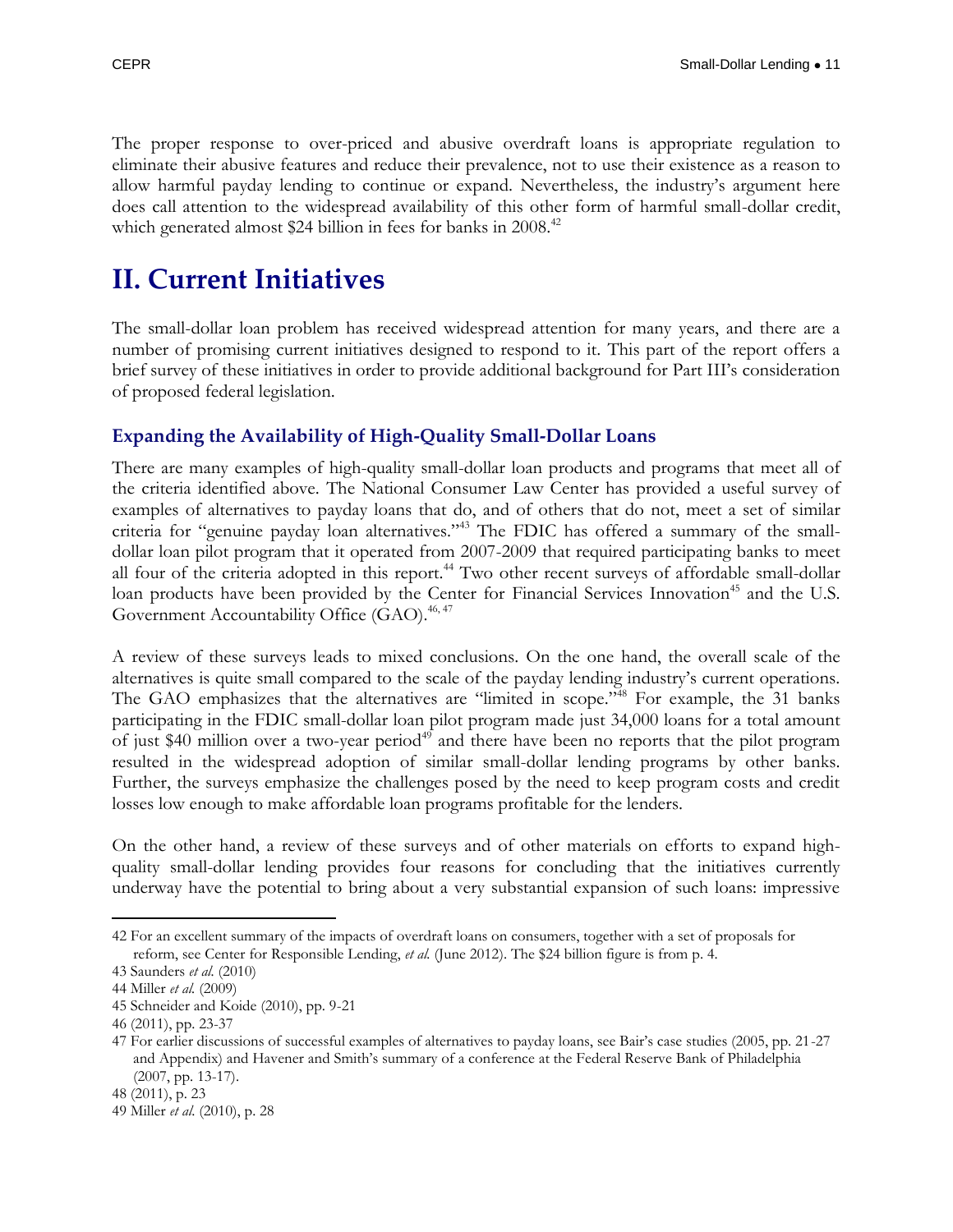examples of successful programs; an insight into why many banks refrain from offering potentially profitable programs; the growing use of new technology and new insights from behavioral economics in program design; and the expanding network of non-profit organizations working together on this problem. The following paragraphs will review these four reasons in turn.

First, the surveys cite numerous specific programs that demonstrate the feasibility of high-quality small-dollar loan programs that are not only affordable and welfare-enhancing for borrowers but also economically sustainable for lenders. This point can be illustrated by noting four particularly interesting programs.

- Progreso Financiero makes loans primarily to lower-income Latino immigrants without credit histories, using proprietary software to screen applicants. It operates from rented spaces in grocery stores and pharmacies and now has 80 sites in California and Texas. Its typical loan of \$1,000 is repaid in two \$60 payments per month for ten months, resulting in an APR of about 36%. In seven years of operation it has made over  $300,000$  loans.<sup>50</sup>
- A number of innovative programs involve partnerships between lenders and employers that enable workers to obtain advances against their earnings that are repaid by payroll deduction. By piggy-backing on already existing employer human resources databases and payroll systems, these programs minimize administrative costs. $51$
- The Salary Advance Loan program at the North Carolina State Employee Credit Union (SECU), a very large depository with other one million members and over \$12 billion in assets, "shows that large institutions can market more affordable payday loan products to high-risk customers at interest rates that are a small fraction of prevailing payday loan rates."<sup>52</sup> The loans, for up to \$500, have an APR of 12% and are repaid by the borrower's next direct deposit. Repeat use is heavy, but a borrower who took a loan in the middle of each month and repaid it two weeks later would incur an annual cost of just \$30 (as opposed to over \$1,000 for someone with the same borrowing pattern who used payday loans with the typical charge of \$16.90 per \$100 borrowed). Between 2001 and 2007, SECU made over one million of these loans, experienced a charge-off rate of 0.25%, and earned a profit on this loan program.<sup>53</sup>
- A number of major banks offer overdraft lines of credit that can also be used to transfer  $\bullet$ funds directly to a deposit account. Citibank's Checking Plus program currently charges an interest rate of 18.25%, plus a fee of \$10 each time funds are transferred from the line of credit to the deposit account. The minimum monthly payment is one-sixtieth of the outstanding balance. Key Bank's adoption last year of a very similar program was highlighted in an *American Banker* article; <sup>54</sup> the KeyBasic program has an interest rate of 19.99% plus a \$25 annual fee and a \$10 fee for each transfer, and is reported to be profitable for the bank.

 $\overline{a}$ 50 Progreso Financiero is included in the surveys by the Saunders *et al.* (2010, p. 30) and Havener and Smith (2007, p. 14). For more up-to-date journalistic accounts, see Reckard (2010 and 2012).

<sup>51</sup> Two of the employer-based programs, FlexWage and Workers Choice USA, were highlighted in Congressional testimony last fall (Manturuk, 2011, p. 5). Others are noted in the survey by Schneider and Koide (2010 pp. 14-15). 52 Stegman (2007), p. 183

<sup>53</sup> SECU's Salary Advance Loan program is discussed by Stegman (2007, pp. 183-185), Havener and Smith (2007, pp. 13-17), and Bair (2005, p. 21). Current information on the loans is available at SECU's website: [www.ncsecu.org/PersonalLoans/SalaryAdvance.html.](http://www.ncsecu.org/PersonalLoans/SalaryAdvance.html)

<sup>54</sup> Horwitz (2012)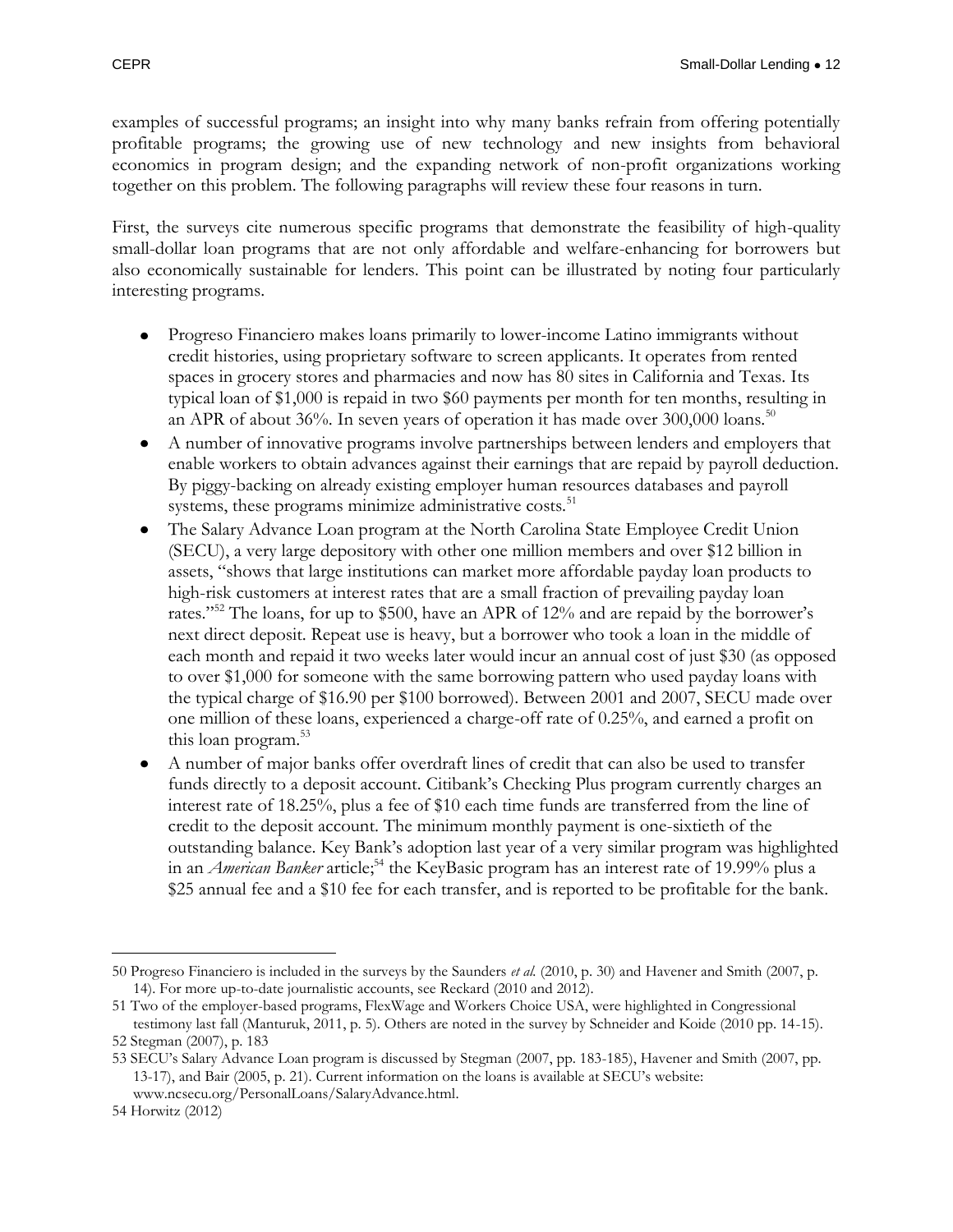These and similar programs show that large banks can offer relatively low-cost loans that allow borrowers to repay over an extended time period.<sup>55</sup>

Second, a 2005 report by Sheila Bair (then a professor at the University of Massachusetts Amherst, later Chairman of the FDIC) that investigated the feasibility of banks and credit unions offering low cost alternatives to payday loans reached two important conclusions. Bair found that banks and credit unions do indeed have the capability to profitably offer low-cost small-dollar loans, but also found that "the proliferation of fee-based bounce protection programs represents a significant impediment" to their offering these products. In other words, depositories reaping high fees from overdraft loans have a strong financial incentive not "to cannibalize this income by offering their customers lower-cost small dollar credit options."<sup>56</sup>

Michael Stegman also finds that banks' "bottom lines are better served by levying bounced check and overdraft fees on the payday loan customer base than they would be by undercutting payday lenders with lower cost, short-term unsecured loan products….they have little incentive to compete in the market for lower-priced payday loans."<sup>57</sup> These findings suggest that any successes in reducing the current high levels of ultra-high-cost overdraft loans (noted at the end of Part I, above) will also have the effect of increasing the willingness of banks and credit unions to increase the supply of high-quality small-dollar loans.

Third, technological innovations and new insights from behavioral economics promise to enable the development of lower-cost, more consumer friendly, and better designed small-dollar loan products. Use of rapidly-evolving online and mobile-phone technology to reduce the need for face-to-face interactions can contribute to reducing the costs of loan origination and servicing. Increasing the convenience and speed with which high-quality, affordable small-dollar loans can be obtained will undercut one of the major current advantages offered by payday and other high-cost lenders. Behavioral economists, led by Jonathan Zinman of Dartmouth, have offered – and in some cases rigorously tested with randomized trials – ideas to improve the design of lending products and programs by taking into account biases and habits that shape economic decisions differently from what would be predicted by traditional economic models that assume rational, maximizing behavior.<sup>58</sup>

Fourth, there is an active network of impressive organizations working to promote the development of high-quality small-dollar loans and other innovative products for households outside the mainstream financial system. Doing more here than listing these organizations is beyond the scope of this report, but detailed information is available at the indicated websites.

The Center for Financial Services Innovation [\(www.cfsinnovation.com\)](http://www.cfsinnovation.com/) plays a central role in this network, including by organizing a large annual "Underbanked Financial Services Forum." The work

 $\overline{a}$ 55 Citibank's Checking Plus program is described by Bair (2005, p. 27); current information is available at: [https://online.citibank.com/US/JRS/pands/detail.do?ID=CheckingPlus.](https://online.citibank.com/US/JRS/pands/detail.do?ID=CheckingPlus) The survey by Saunders *et al.* includes this Citibank program as well as similar overdraft lines of credit from Capital One and U.S. Bank (2010, p. 30).

<sup>56</sup> (2005), pp. 3-4 and 8-13

<sup>57</sup> (2007), pp. 181 and 185

<sup>58</sup> A PowerPoint presentation in which Zinman (2011) summarizes many of his ideas is available on his website (www.dartmouth.edu/~jzinman/), which also has links to many other items of interest. Also, Melissa Koide (2011, pp. 3-4) has provided a succinct survey of recent innovations designed to "create a viable and sustainable small-dollar loan product for the underserved market."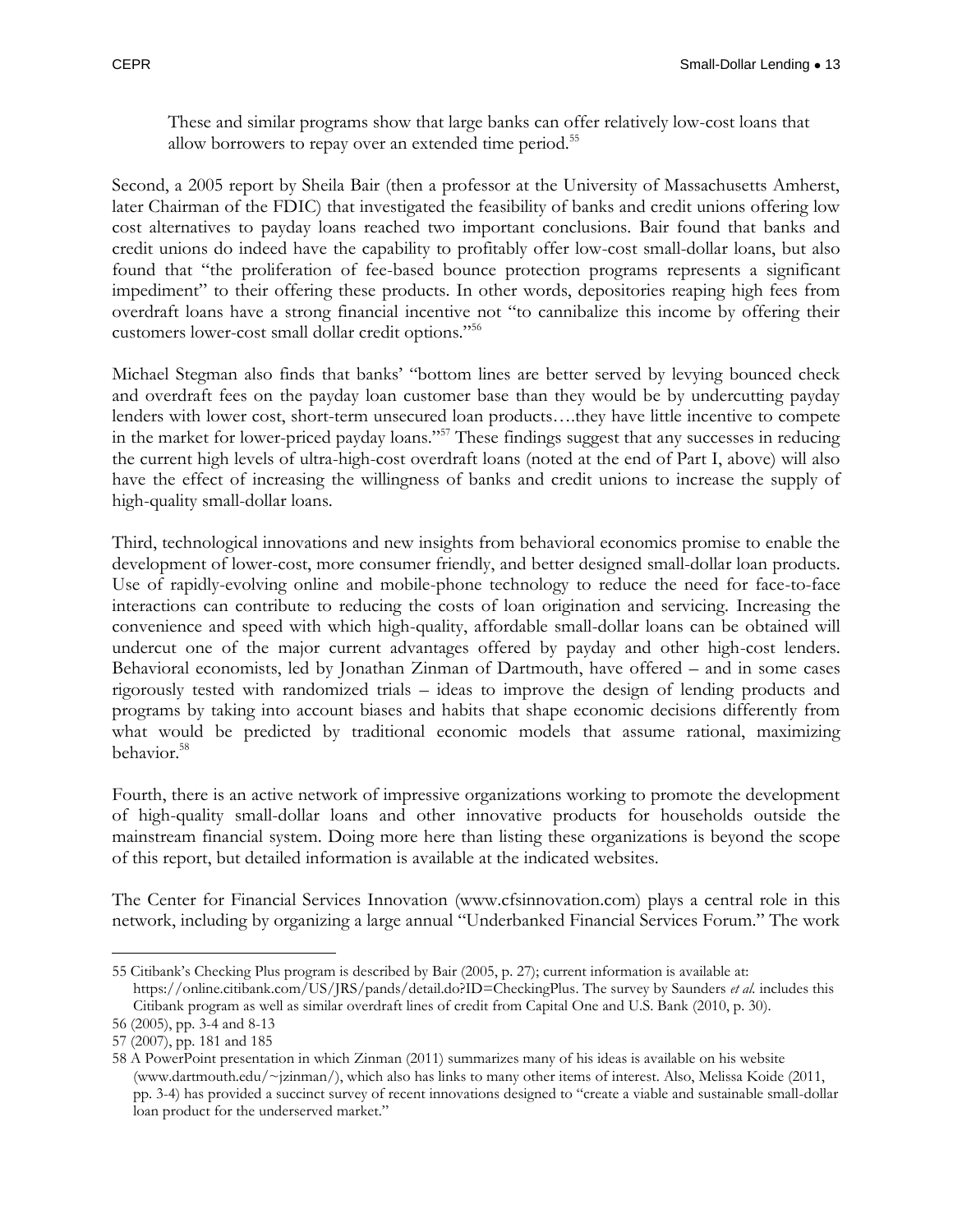of the U.S. Household Finance Initiative of Innovations for Poverty Action [\(www.poverty](http://www.poverty-action.org/ushouseholdfinance)[action.org/ushouseholdfinance\)](http://www.poverty-action.org/ushouseholdfinance) is also particularly notable. The Pew Charitable Trust's Safe Small-Dollar Loans Research Project [\(http://www.pewstates.org/projects/safe-small-dollar-loans](http://www.pewstates.org/projects/safe-small-dollar-loans-research-project-328781)[research-project-328781\)](http://www.pewstates.org/projects/safe-small-dollar-loans-research-project-328781) is still researching unsafe loans as a preliminary step to working on safe, high-quality alternatives.

Related federal government efforts include the FDIC's Alliance for Economic Inclusion [\(www.fdic.gov/consumers/community/AEI/\)](http://www.fdic.gov/consumers/community/AEI/) and work by several components of the recently established Consumer Financial Protection Bureau (CFPB), including the offices for Research, for Installment and Liquidity Lending Markets, and for Financial Empowerment [\(www.consumerfinance.gov\)](http://www.consumerfinance.gov/). In addition, Section 1205 of the Dodd-Frank Act ("Low-Cost Alternatives to Small Dollar Loans") charges the Treasury Department to promote and fund multiyear demonstration programs in this area.

#### <span id="page-15-0"></span>**Some Important Complements**

As noted earlier, expanding the supply of high-quality small-dollar loans is only one way of reducing the unmet demand for such loans by households that do not have access to mainstream financial products such as credit cards. A complementary approach is to decrease the need for such loans. At the most general level, this would be best accomplished by reducing involuntary unemployment and part-time employment, and by expanding the benefits that our social safety net provides to those in need. However, more targeted and specific measures can also make a contribution. These include measures to improve budgeting and decision-making skills to bring expenditures into line with incomes; measures to increase savings and build assets that can be drawn upon when needed to meet unanticipated expenditures; and measures to build credit records and credit scores that will allow access to mainstream credit products.

Multiple efforts are being pursued in each of these three areas, including many by the justmentioned organizations that are involved in initiatives to increase the supply of high-quality smalldollar loans. For example, many of the lower-cost small-dollar products reviewed earlier in this section incorporate savings components (whereby part of the initial loan proceeds are put into a savings account and/or part of each loan payment is added to a savings account) and others include reporting loan payments to credit reporting agencies in order to help build a positive credit history.

Indeed, there is far too much happening in these areas to summarize accurately and briefly. The purpose of this section is simply to emphasize that providing more high-quality small-dollar loans is not the only way to reduce the unmet demand for such credit products.

#### <span id="page-15-1"></span>**A New Regulatory Regime**

Just as the second major aspect of the small-dollar loan problem is the too-great supply of harmful small-dollar loans, the second major aspect of solving this problem is reducing harmful lending – either by reducing the number of harmful loans made or by reducing how harmful the individual loans are. In this regard, the importance of the recent creation of the Consumer Financial Protection Bureau (CFPB) can hardly be overstated. This new agency has great potential to reduce the extent to which consumers are harmed by high-cost small-dollar loans.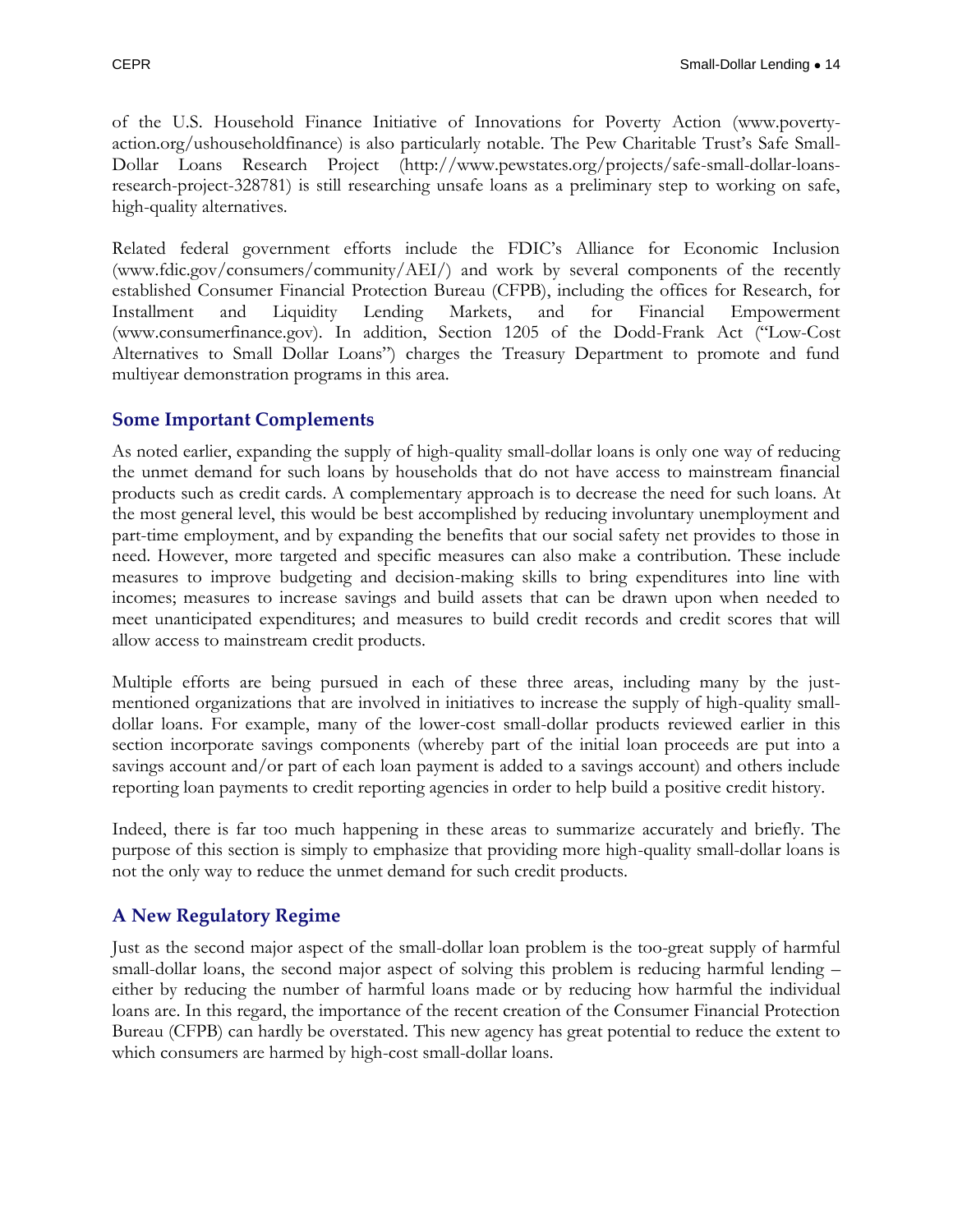The CFPB was established, as of July 21, 2011, by Title X of the Dodd-Frank Act.<sup>59</sup> The CFPB, the first and only federal agency whose primary mission is consumer financial protection, was given authority over almost all consumer financial products and services. This authority includes writing the regulations that implement consumer financial laws ("rule-writing") as well as direct supervisory and enforcement authority over banks with assets of \$10 billion or more and over some types of nondepositories. In the area of small-dollar lending, the CFPB was explicitly given supervisory and enforcement authority over all payday lenders but only over "larger participants" in other smalldollar lending markets. These other markets, and the criteria for identifying the "larger participants" in each of them, have not yet been defined by the CFPB; possible markets include installment lending, auto-title lending, and pawn lending. $60$ 

For the first time, all types of small-dollar lenders (banks, credit unions and nondepositories) are subject to meaningful federal supervision for compliance with federal laws and regulations. Payday lenders and other state-chartered small-dollar lenders are now subject to both federal and state supervision and enforcement, with the Dodd-Frank Act providing that new CFPB regulations will not replace state regulations that offer stronger protections for consumers. The CFPB has committed itself to work cooperatively with state regulators and Attorneys General, and state officials have broad authority to enforce federal laws as implemented by CFPB regulations. It is notable that the new federal regulatory regime represented by the CFPB is being implemented during a period of increasingly restrictive state laws and regulations limiting the operations of payday lenders, as described near the end of Part I, above.

Although the CFPB is expressly prohibited from imposing any usury limits that cap interest rates or APRs, it has broad authority to issue regulations implementing almost all federal consumer protection laws as well as the power to identify and take action against any lender acts or practices that it determines to be "unfair, deceptive, or abusive." In its "Examination Procedures: Short-Term, Small-Dollar Lending" (at all types of lenders), the CFPB indicates its intention to examine carefully all stages of the lending cycle – from marketing, through loan origination and repayment, to debt collection for loans that are not repaid on time. It also indicates its intention to give particular attention to repeat borrowing, or what it calls "sustained use" of payday loans.

Of the four offices in the CFPB's Division of Research, Markets, and Regulations that are devoted to major market areas, one covers "Installment and Liquidity Lending Markets" (the others cover Cards Markets; Mortgage Markets; and Credit Information, Collections, and Deposits Markets). Other parts of the CFPB are also involved in gaining a full understanding of the actual operation of small-dollar lending markets and in developing appropriate policies, including rules and regulations, to fulfill the CFPB's general mandate of making consumer credit markets "fair, transparent, and competitive."<sup>61</sup>

 $\overline{a}$ 59 The full text of the Dodd-Frank Act ("The Wall Street Reform and Consumer Protection Act of 2010") is available at: [http://www.sec.gov/about/laws/wallstreetreform-cpa.pdf.](http://www.sec.gov/about/laws/wallstreetreform-cpa.pdf) Title X, which has its own title of "The Consumer Financial Protection Act of 2010," is on pp. 580-738 of this PDF document.

<sup>60</sup> The relevant portion of the Dodd-Frank Act is Sec. 1024 ('Supervision of Nondepository Covered Persons"). The CFPB explained its general approach to defining "larger participants" in a July 7, 2011 blog post by Peggy Twohig [\(http://www.consumerfinance.gov/blog/2011/07/page/2/\)](http://www.consumerfinance.gov/blog/2011/07/page/2/). Its first final rule actually defining the "larger" participants" in a specific market was issued in July (Bureau of Consumer Financial Protection. 2012. "Defining Larger Participants of the Consumer Reporting Market." *Federal Register,* Vol. 77, No. 140, July 20, pp. 42874-42900).

<sup>61</sup> The CFPB's organization chart is available in the "About Us" section of www.consumerfinance.gov.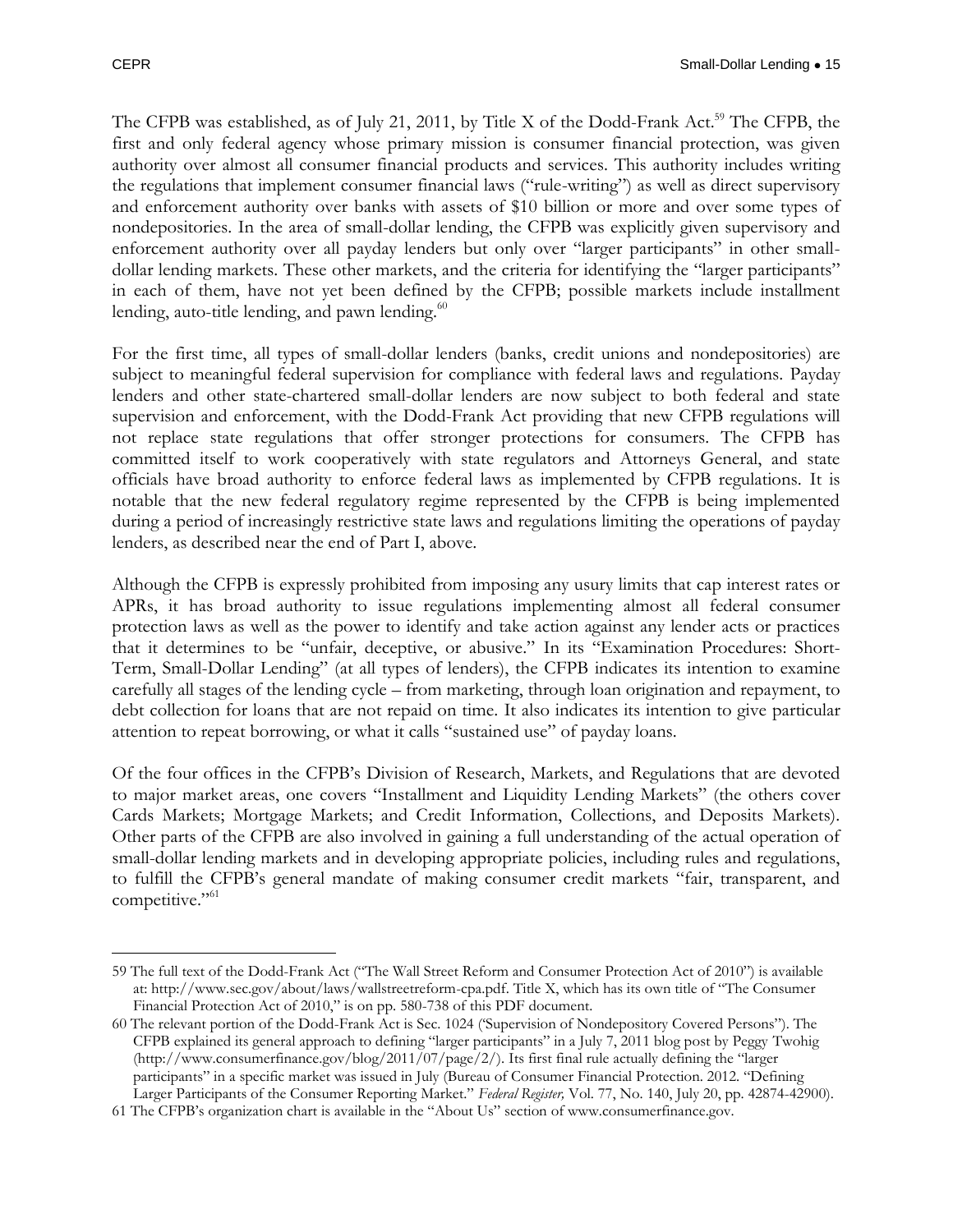### <span id="page-17-0"></span>**III. Proposed Legislation**

We are now in a position to determine whether and to what extent the proposed "Consumer Credit Access, Innovation, and Modernization Act" (H.R. 6139) offers an effective way to increase the supply of affordable high-quality small-dollar loans to consumers without access to credit cards or other mainstream credit options.<sup>62</sup>

In keeping with the purpose of this report, discussion and analysis of the proposed legislation will be limited to its potential impact on small-dollar lending. It should be noted, however, that the new federally-chartered companies made possible by the legislation would also have the power to provide a variety of other consumer financial products and services and to make loans of up to \$25,000 to small businesses. Although no individual products or services are itemized in H.R. 6139, the following were explicitly listed in the predecessor bill, H.R. 1909: check-cashing, reloadable stored value cards, wire transfers, money orders, bill payment, and tax preparation.

#### <span id="page-17-1"></span>**Key Provisions**

The proposed legislation would authorize a new type of financial institution – called National Consumer Credit Corporations (NCCCs) – whose primary business would be required to be serving underserved consumers. These new companies would be chartered and regulated – subject to existing federal consumer laws and regulations – by the Office of the Comptroller of the Currency (OCC), the primary regulator of federally-chartered banks.<sup>63</sup> The companies would be able to operate nationwide, and would be exempt from state laws and regulations.

An NCCC would be required to submit an application for any consumer financial product that it wished to offer. This application, even if not explicitly approved by the OCC, would be deemed approved unless the OCC determined within 45 business days that it would significantly harm the interests of underserved consumers. There would be only a few specific restrictions on consumer loan products, including that the loan term be at least 31 days, that there be no prepayment penalty, and the dollar amount of an unsecured loan be no more than \$5,000.

Neither the OCC nor any other regulator would be allowed to impose any limit on interest rates or fees for any loan. The Truth in Lending Act would be amended so that neither NCCCs nor any other lenders would be required to disclose the APR for loans of one year or less; instead, they would disclose the total cost of the loan as a dollar amount and as a percentage of the loan principal.

 $\overline{a}$ 62 H.R. 6139 was introduced by Rep. Blaine Luetkemeyer (R-MO), on July 17, 2012. All citations to H.R. 6139 are to the page and line numbers in the PDF version available at: [http://www.gpo.gov/fdsys/pkg/BILLS-](http://www.gpo.gov/fdsys/pkg/BILLS-112hr6139ih/pdf/BILLS-112hr6139ih.pdf)[112hr6139ih/pdf/BILLS-112hr6139ih.pdf](http://www.gpo.gov/fdsys/pkg/BILLS-112hr6139ih/pdf/BILLS-112hr6139ih.pdf). This bill effectively supersedes H.R. 1909, the "FFSCC Charter Act of 2011," introduced by Rep. Joe Baca (D-CA) in May 2011. H.R. 1909 was itself a successor to a bill introduced by Rep. Baca in the previous Congress in July 2010: "The FFSCC Act of 2010" (H.R. 5942). Full-text versions of all three bills, together with lists of their co-sponsors and legislative histories, are available at www.thomas.gov.

<sup>63</sup> Since it came into existence on July 21, 2011, the Consumer Financial Protection Bureau (CFPB) has had authority for writing and revising the rules and regulations that implement the relevant federal consumer financial laws, and H.R. 6139 explicitly confirms that the NCCCs will be subject to all of these laws (p. 24, lines 11-17). However, supervision and enforcement for the NCCCs would be the responsibility of the OCC.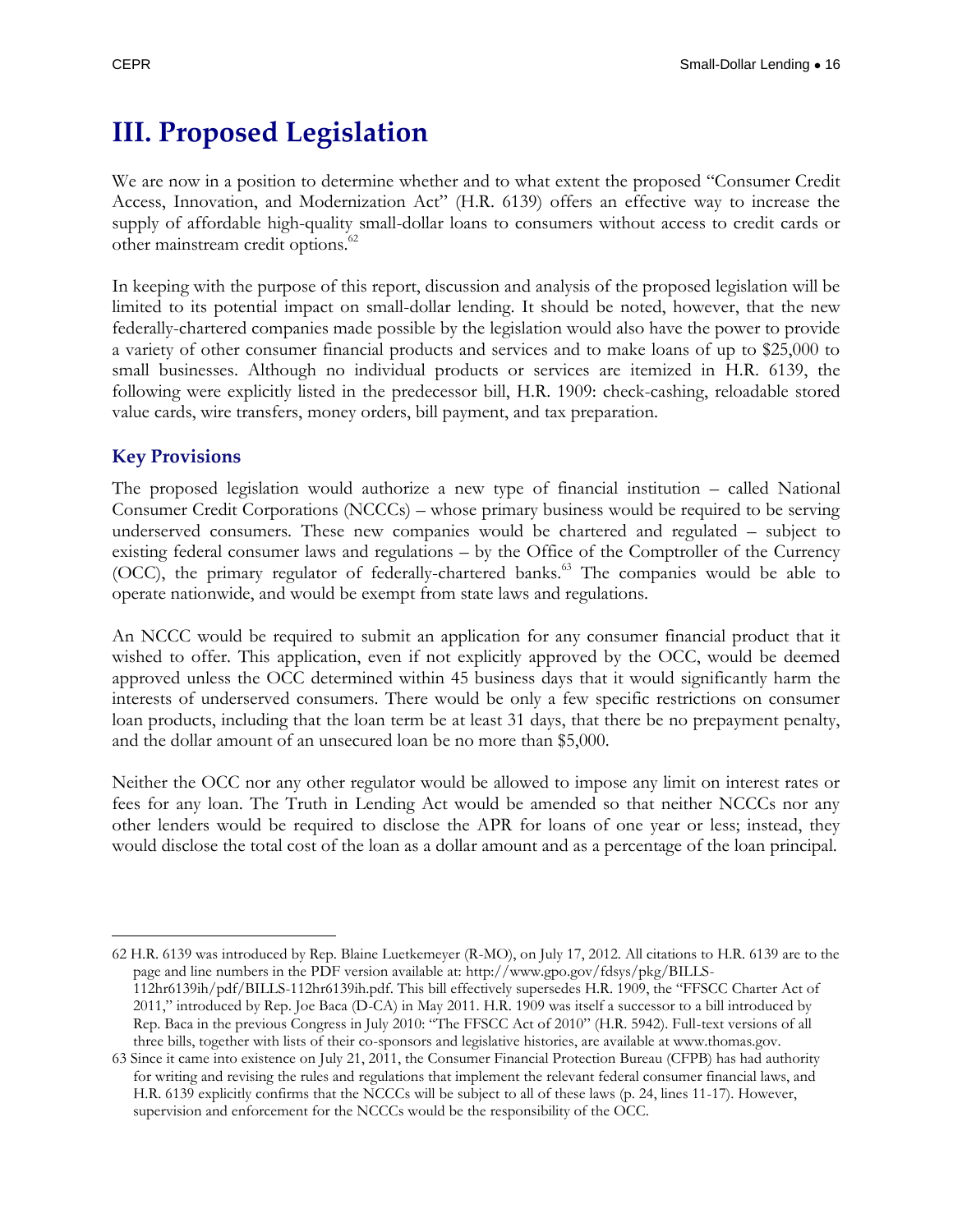NCCCs could be owned by, affiliate with, and enter into joint ventures and business partnerships with depository institutions, state-chartered consumer lenders, and others.<sup>64</sup> They could share business space (e.g., operate out of the same storefront) with any affiliate or joint venture or thirdparty business, regardless of which entity owns or leases the property.

While the proposed legislation includes numerous other elements, these are its key features and provide a sufficient basis for evaluating its prospects for contributing to a solution of the smalldollar loan problem.

#### <span id="page-18-0"></span>**Proponents' Case<sup>65</sup>**

Proponents of the proposed legislation maintain that it would result in a great increase in the availability of affordable small-dollar loans for currently underserved consumers. Their arguments strongly suggest that the loans that would be provided by the new federally-chartered lenders would be significantly different from, and better than, the payday loans that dominate today's marketplace. For example, the stated "Purpose and Intent" of H.R. 6139 is to "provide underserved consumers greater access to innovative, affordable, commercially viable, and better suited financial products or services."<sup>66</sup> At the July 24 Congressional hearing on the bill, Mary Jackson of Cash America testified that passage of the bill would provide consumers with "new, innovative financial products," and Rep. Luetkemeyer emphasized that "this is not a payday lending bill," citing the prohibition on loan terms of less than 31 days.

It should be noted, however, that many of those who support the bill – in Congress, in the financial industry, and in the world of experts – also support payday lending as providing a needed and helpful service to consumers, and their arguments in support of H.R. 6139 sometimes overlap with arguments in support of payday lending. Furthermore, as shall be argued below, the enactment of H.R. 6139 would permit the expansion of payday-like lending to states where it is currently prohibited.

Nevertheless, accepting the claims of its proponents at face value, and in conformity with the primary purpose of this report, the analysis in this section and the next will be focused on whether and to what extent passage of H.R. 6139 would expand the availability of high-quality, affordable small-dollar loans.

 $\overline{a}$ 64 NCCCs could not be owned or controlled, directly or indirectly, by another business unless the "primary business activity" of that other business is providing financial products and services to consumers (p. 9, line 20 - p. 10, line 14). The only apparent reason for this restriction is that it would reduce competition by excluding financial companies with non-financial parents. (Prominent examples of such financial companies include those owned by General Electric, Ford, Chrysler, General Motors, Sears, and Westinghouse. Wal-Mart is a prominent example of a non-financial company that could be interested owning an NCCC).

<sup>65</sup> To my knowledge, there is no detailed, public document that makes a systematic, well-documented case for the proposed legislation. The case that is summarized here is based primarily on Section 2 of H.R. 6139 ("Findings, Purposes, and Intent," pp. 1-7); testimony at the July 24, 2012 Congressional Hearing on H.R. 6139 by witnesses Mary Jackson, John Berlau, and Michael Flores; and an unattributed, undated four-page document ("White Paper: Making the Case for a Non-bank Charter") included in a binder of materials related to H.R. 1909 that was provided to CEPR by Cash America in April 2012. The Congressional Hearing, held by the U.S. House Financial Services Committee's Subcommittee on Financial Institutions and Consumer Credit, was titled, "Examining Consumer Credit Access Concerns, New Products and Federal Regulations." Written testimony of the seven witnesses and a webcast of the entire hearing are available now, and the transcript will be posted later, at:

[http://financialservices.house.gov/Calendar/EventSingle.aspx?EventID=303376.](http://financialservices.house.gov/Calendar/EventSingle.aspx?EventID=303376) 66 p. 6, lines 18-22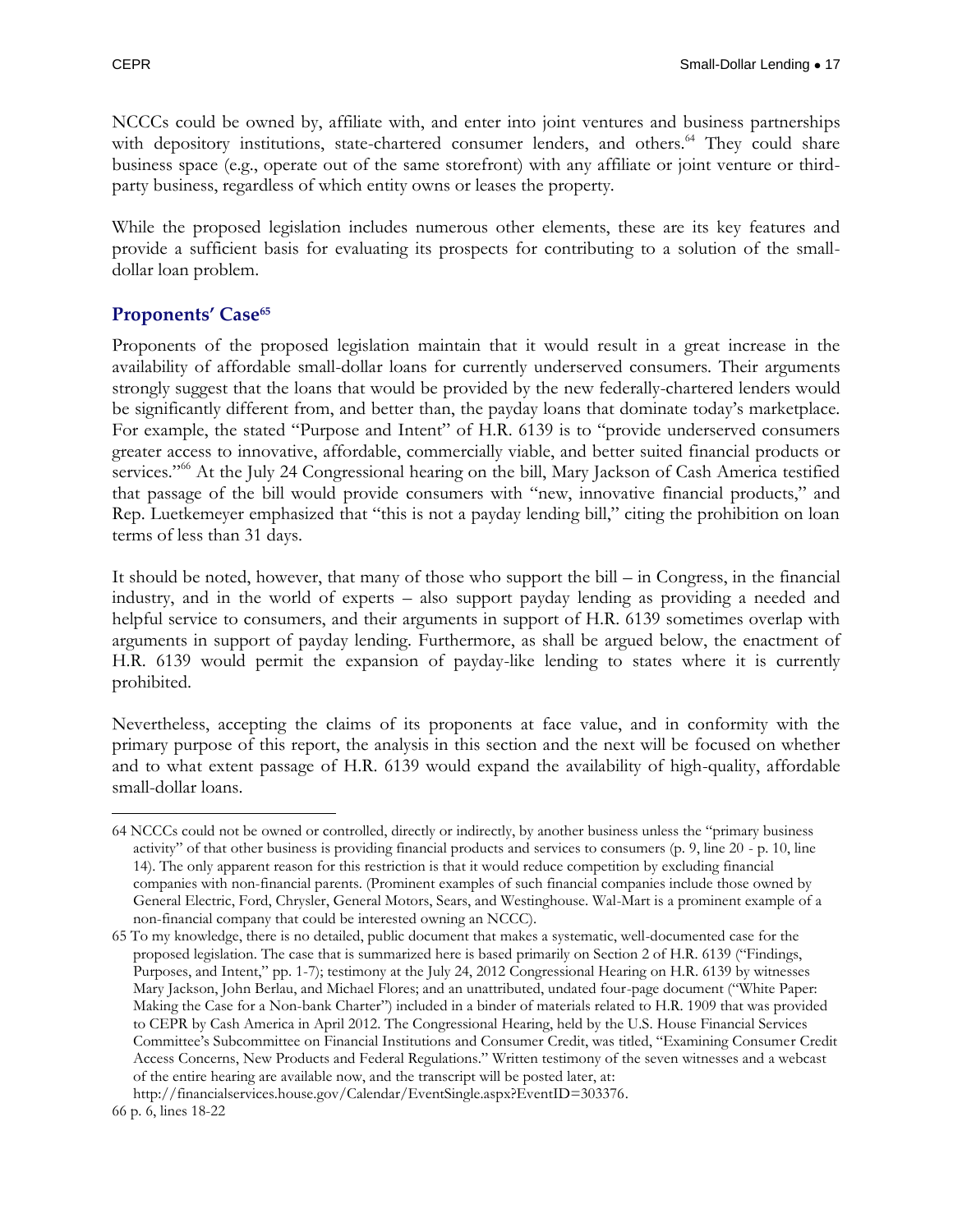The essence of the argument offered by proponents is that neither banks nor existing consumer finance companies are able to provide affordable small-dollar loans in substantial volume, but that the proposed NCCCs would be able to do so. Their case has three logical components.

First, proponents claim that banks are unable to offer the loans because their business models and cultures are geared toward serving consumers with higher incomes and better credit ratings; banks are, they claim, both unfamiliar with and uninterested in serving currently underserved households. Furthermore, even if they wanted to serve this market, their regulators would prevent them from doing so because such loans involve too much risk and therefore would impose a threat to a bank's safety and soundness.

Second, the proponents argue that existing consumer finance companies, chartered and regulated by the states, are unable to offer the needed loans because of the complicated, confusing, and restrictive system of state regulations. Each state has its own laws and regulations, so that proposing a new product requires a different application in each state, and any resulting approvals will impose different rules in different states. H.R. 6139 invokes the specter of "duplicative and conflicting State laws that in many cases limit product innovation and choice and raise the cost of consumer credit."<sup>67</sup>

Third, the proponents contend that the proposed federally-charted companies would be able to offer a high volume of high-quality loans. These companies would, by the terms of their charters, be devoted primarily to serving the underserved households that banks tend to ignore. Because they would not be depositories, their regulator would not need to worry about protecting the deposit insurance fund from the consequences of their potential failure. They would be free of the restrictive maze of state-level laws and regulations, yet they would be regulated by a responsible federal overseer who would ensure that borrowers are protected from potential harm. And, finally, their ability to offer uniform products nationwide would allow them to take advantage of cost-reducing economies of scale so that borrowers could receive less expensive loans.

#### <span id="page-19-0"></span>**Why the Proponents' Case Is Unpersuasive**

None of the three major components of the proponents' stated case for the proposed legislation is able to withstand informed critical scrutiny. This section examines each component in turn. The analysis here makes use of the distinction, discussed in detail in Part I, between small-dollar loans that are helpful (high-quality, welfare-enhancing) and those that are harmful to the consumers that receive them and takes it as already established that ultra-high-cost loans such as payday loans are harmful rather than helpful.

First, the proponents' case is incorrect about the extent to which banks and credit unions (hereafter referred to collectively as "banks" for simplicity) lack the interest, capability, and regulatory permission to make high-quality small-dollar loans. As shown in Part II, above, numerous banks and credit unions have a demonstrated track record of offering high-quality small-dollar loans, with the encouragement of their regulators. There is no reason to believe that banks are unwilling or unable to respond to profitable business opportunities. The limited volume of high-quality small-dollar loans offered by these banks reflects primarily the inherent difficulties of providing such loans at an APR of less than 36%, rather than any disadvantages of banks relative to non-bank lenders.

 $\overline{a}$ 67 p. 6, lines 7-10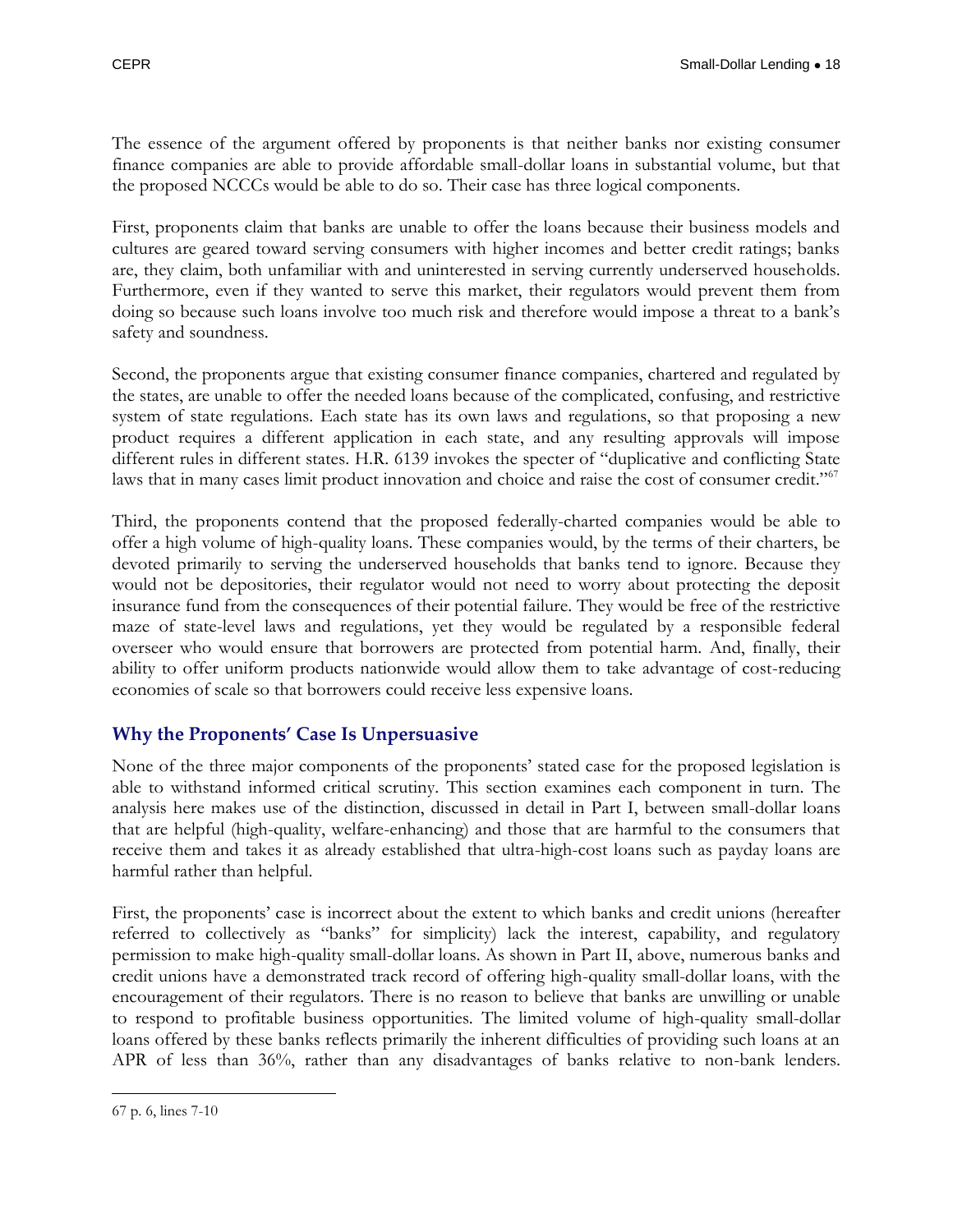Although the volume of high-quality small-dollar loans offered by banks may be modest, none of the loans offered by payday lenders meet the criteria for high-quality small-dollar loans that were identified in Part I.

It is difficult to see any basis for believing that federally-chartered banks would be at a disadvantage compared to the proposed NCCCs. At the end of 2011, there were 1,931 federally-chartered banks and savings institutions in the U.S., with a very wide range of sizes, business models, and interests.<sup>68</sup> All of these are already regulated by the OCC and already have the right to offer their products nationwide, to ignore state-level laws and regulations, and to take advantage of whatever cost savings result from large-scale, multi-state operations. The greater volume of small-dollar lending by existing nondepository lenders reflects their greater willingness to make high-cost loans, not a documented ability to offer these loans at lower costs. As noted in Part I, a number of national banks have recently begun to offer payday loan products, without public objection from the OCC, indicating that they do indeed have the ability and the interest to offer *harmful* small-dollar loans; their charges for these loans are substantially lower than the charges by payday lenders.

Second, the proponents' argument that a complex set of state regulations has prevented the introduction of small-dollar loan products that are new, innovative, and better suited to the needs of underserved consumers is unpersuasive in the absence of examples of specific loan products that state-chartered lenders have unsuccessfully proposed to states for approval. It seems likely that at least a large percentage of the 33 states where payday lending is permitted would be willing to approve proposed small-dollar loan products that were substantially less expensive and less harmful for consumers.

If the industry actually has a number of potential small-dollar loan products that are substantially "better" than currently-allowed small-dollar loans, then it seems reasonable to believe that model legislation that would allow these products to be offered could be promoted with success in many states. This might proceed in stages; successful experience with the new products in a few states could persuade other states to follow suit. If the proposed loan products were genuinely high-quality small-dollar loans, they might even be approved in states which currently prohibit payday lending.

In short, if the proponents of the proposed legislation are claiming that state laws and regulations prohibit the making of payday loans in many states, and impose conditions on these loans in many others, they are indisputably correct. But if they are claiming that the state-level regulation of consumer lending has prevented the approval of innovative, affordable, welfare-enhancing consumer loan products – that is, of what this report calls high-quality small-dollar loans – then their case fails in the absence of, at the very least, substantive descriptions of such products and, preferably, documentation of unsuccessful attempts to obtain their approval.<sup>69</sup>

 $\overline{a}$ 68 The number of federally-chartered banks is from the *FDIC Quarterly Banking Profile*, Fourth Quarter 2011, Table III-B. On the same date, there were also 5,426 state-chartered banks and savings institutions. In addition, there were 7,094 federally-insured credit unions (of these, 4,301 were federally-chartered and 2,793 were state-chartered) with 91.8 million members. (Data obtained from websites of the National Credit Union Administration and the National Association of State Credit Union Supervisors.)

<sup>69</sup> With respect to changes that would simply lower the charges (fees, interest rates, APRs) for small-dollar loans, no legislative approval is necessary; existing laws and regulations establish maximum allowable charges and allow lenders to impose any charges that do not exceed these maximums. In fact, payday lenders nearly always charge the maximum amount allowed.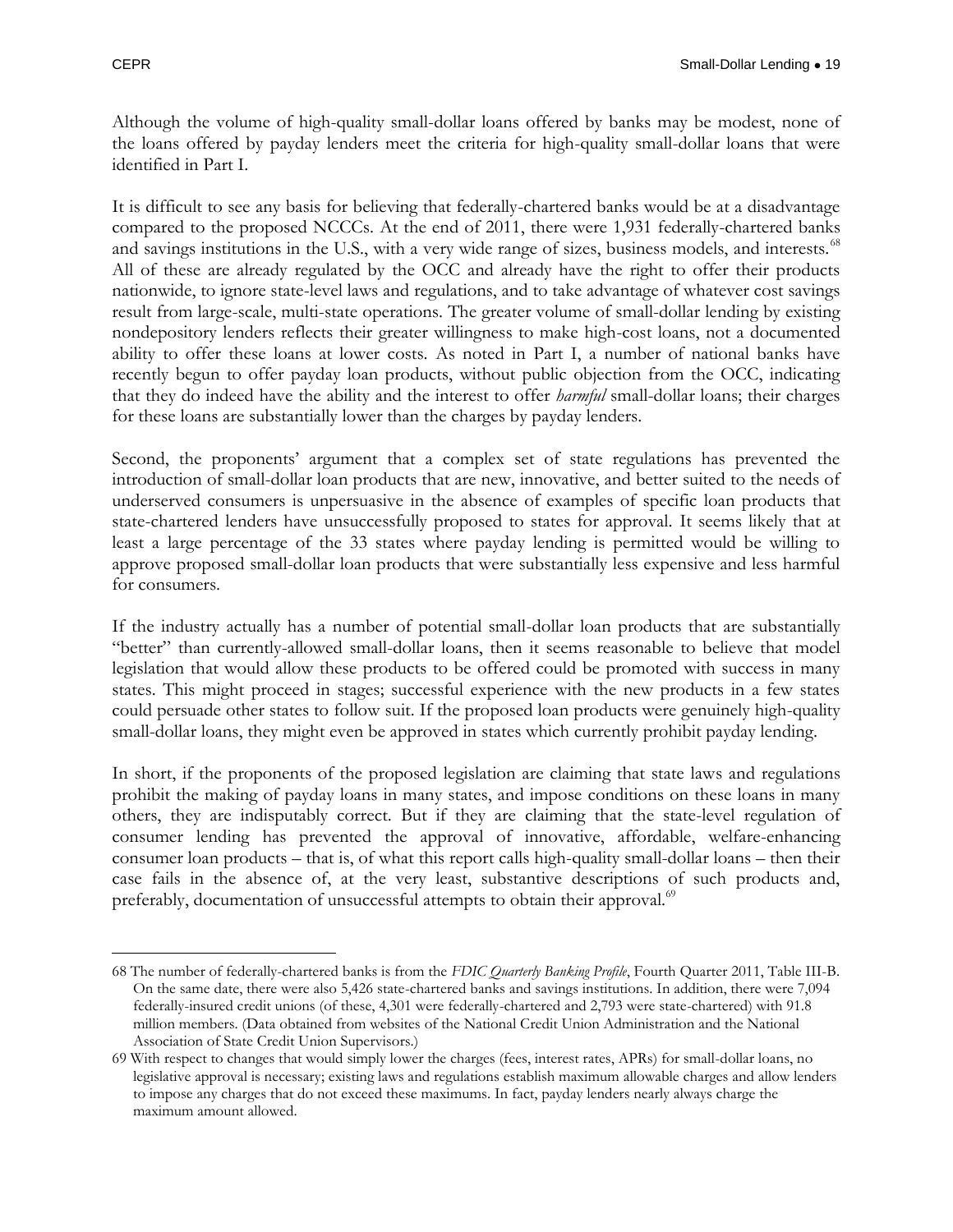Third, the proponents' claim that the newly-chartered lenders would be able to offer high-quality loans in high volume is unpersuasive because the proposed legislation imposes very little information about, substantive standards for, or substantive restrictions on the nature of the loans that could be offered by the newly-chartered companies. H.R. 6139, as noted above, confirms that loans by NCCCs will have to comply with all existing federal consumer laws, and adds only the additional requirements that a loan must have a term of at least 31 days, impose no prepayment penalty, and be for no more than \$5,000. It also mandates that the lender have "a reasonable basis for believing that the consumer can repay the [loan],"<sup>70</sup> but this requirement would seem to be satisfied, in the case of a payday loan, by obtaining a post-dated check or its electronic equivalent from the borrower.

Within these broad guidelines, NCCCs can apply to offer any loan product and the proposed legislation strongly tilts toward approval of an application. Any disapproval of an application must be made within 45 days of the application, based on a determination that the product would "significantly harm the interests of underserved consumers"; if there is no such explicit disapproval by that deadline, the application would be "deemed approved."<sup>71</sup> Furthermore, a mandated OCC annual report to Congress must include "a detailed explanation for each disapproval."<sup>72</sup> The NCCCs would be able to set their fees, interest rates, and other charges at whatever level they choose, given that H.R. 6139 prohibits the OCC or any other regulator from limiting them.<sup>73</sup>

Proponents of H.R. 6139 have emphasized that enactment of that bill would allow an expansion of installment lending, with the implicit implication that loans with equal monthly payments over an extended period would offer substantially lower APRs than single-payment payday loans. In fact, this is not necessarily the case. For example, the website of CashNetUSA (the online lending affiliate of Cash America) currently offers installment loans in four states. The examples provided on the website are four-month installment loans in New Mexico (\$850 loan, 431% APR) and in South Carolina (\$650 loan, 449% APR) and six-month installment loans in Missouri (\$1,500 loan, 298% APR) and in Wisconsin (\$1,000 loan, 289% APR).<sup>74</sup> H.R. 6139 would allow ultra-high-cost installment loans like these to be made in every state.

Thus, the proposed legislation provides no reason to believe that all, or even any, of the loan products that would be offered by the newly-chartered companies would be affordable, welfareenhancing, high-quality loans. In particular, there is no reason to believe that such loans would necessarily meet even one of the four criteria for high-quality loans that were presented in Part I, above: an APR no higher than 36%, a loan term of at least 90 days, multiple payments rather than a single balloon payment, and determination of ability to repay from expected income. For example, a loan structured exactly like current payday loans, but with a term of 31 days rather than 14 days, would meet none of the four criteria (although its APR would be only 45% as high as current payday loans – e.g.,  $176\%$  rather than 390%).<sup>75</sup>

<sup>70</sup> p. 19, lines 3-6

<sup>71</sup> p. 21, lines 5-23

<sup>72</sup> p. 30, lines 2-12

<sup>73</sup> p. 24, lines 3-8

<sup>74</sup> Details at: [www.cashnetusa.com/fee-schedule.html](http://www.cashnetusa.com/fee-schedule.html) (information current as of August 9, 2012).

<sup>75</sup> This APR calculation assumes that the charge would remain at \$15 per \$100 borrowed. If the charge were doubled to \$30 per \$100 for the longer loan (remember that H.R. 6139 prohibits any cap on fees or rates), the APR would fall only to 353%.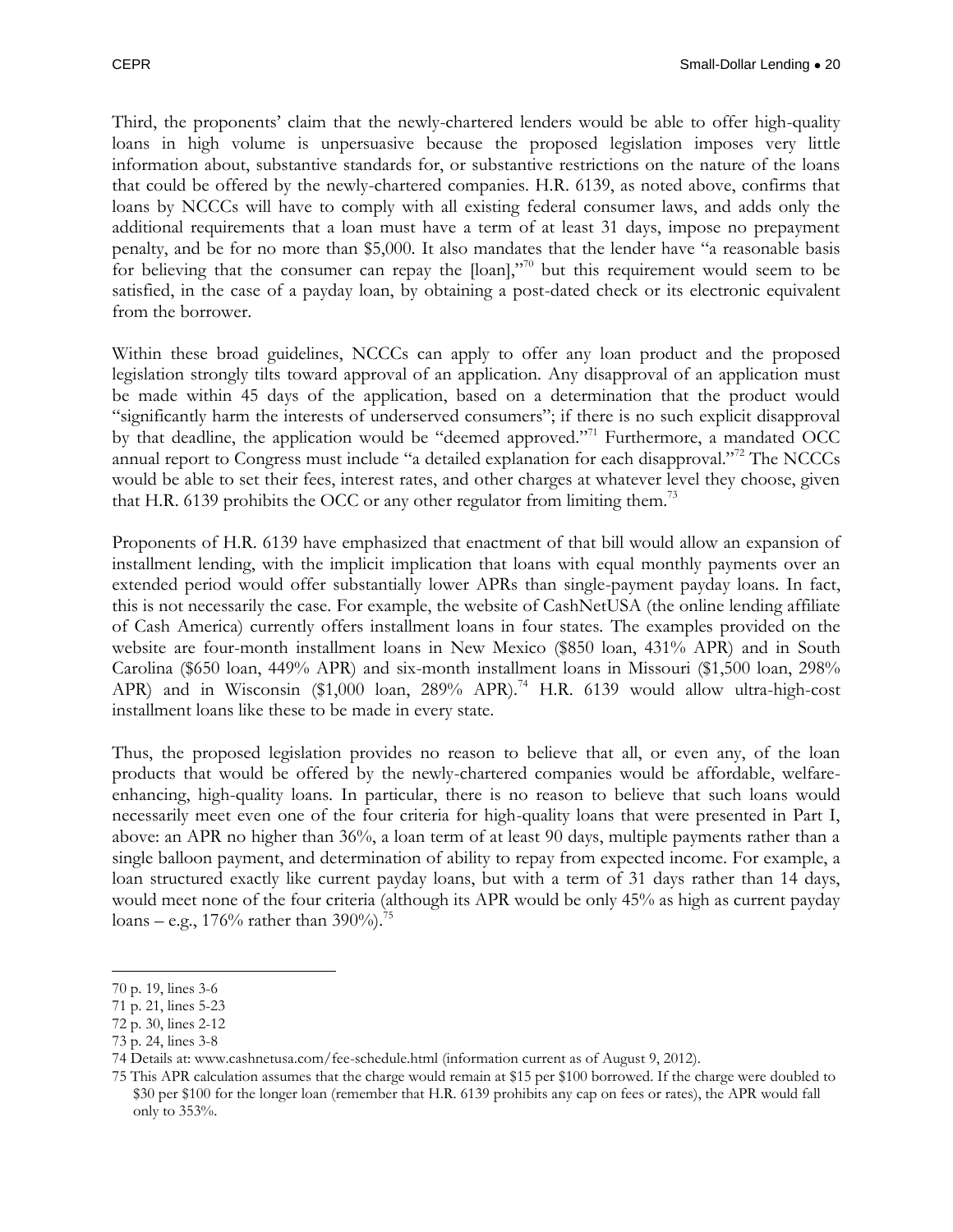#### <span id="page-22-0"></span>**The Actual Impact of the Proposed Legislation**

In fact, the principal effect of H.R. 6139 would be to greatly reduce regulation of the large payday lending companies, thereby allowing a major increase of ultra-high-cost lending. H.R. 6139 would accomplish this in two major ways: by exempting NCCCs from state laws and regulations, and by assigning chartering and supervisory responsibilities at the federal level to the OCC rather than to the CFPB.<sup>76, 77</sup>

The more important aspect of the two is the federal preemption of state laws and regulations, so that these would not apply to NCCCs (in the same way that they do not apply the national banks chartered by the OCC).<sup>78</sup> This would enable payday lenders (and other state-licensed high-cost lenders such as auto-title lenders) to expand their harmful lending into the states where it is effectively prohibited (17 states and the District of Columbia in the case of payday lending) and allow them to ignore restrictive regulations in others – subject to the new restriction that all loans have terms of at least 31 days.

It is important to recognize that the previously-cited statement of Rep. Blaine Leutkemeyer, H.R. 6139's chief sponsor, that because the proposed legislation would require loans to be for at least 31 days, it is therefore "not a payday lending bill" is not correct. Most importantly, nothing fundamental about a payday loan is changed if the term is for 31 days rather than for the more common 14 days. In terms of the law, the Dodd-Frank Act, which gives the CFPB supervisory authority over "payday lenders," does not define that term. The CFPB's "Examination Procedures" characterize rather than define payday loans, noting that "features vary" and that some "have terms for as long as six months."<sup>79</sup> The Military Lending Act that prohibits payday loans to active duty members of the military applies to loans of up to 91 days. A survey of the state laws that authorize payday lending in 33 states indicated that five states do not specify a maximum loan term, one specifies a maximum term of 14 days, and four more specify terms of 30 days or less. The other 23 state laws authorizing payday lending allow loans of at least 31 days, with three of these states allowing loans of up to 45 days, and seven others allowing loans of 60 days or longer. $80$ 

 $\overline{a}$ 76 Another significant regulatory change included in H.R. 6139, the amendment to the Truth in Lending Act that would remove, for all lenders, the requirement to disclose the APR for loans of one year or less, has been noted above. The absence of this disclosure (which would be replaced by the required disclosure of the total cost of the loan as a dollar amount and as a percentage of the loan principal) would diminish the ability of consumers to comparison shop among loans of different terms, and would reduce the visibility of a feature of payday loans that has been a public relations disaster for the industry.

<sup>77</sup> There may also be another significant deregulatory impact. According to the OCC, it is unclear whether or not H.R. 6139 would allow NCCCs to ignore the provisions of the Military Lending Act (discussed in Part I, above) that impose a 36% cap on the APRs of certain small-dollar loans to active duty members of the military and their families. (U.S. House, 2012, Testimony of Grovetta Gardineer, p.5)

<sup>78</sup> This effort to escape from state regulation seems inconsistent with a statement that the Community Financial Services Association of America, one of the main industry associations of payday lenders, made in an April 23, 2012 letter to the CFPB: "In our view, payday lenders being appropriately licensed and regulated by the states where they operate is fundamental to establishing accountability for good business practices." (available at [www.regulations.gov/#!documentDetail;D=CFPB-2012-0009-0608\)](http://www.regulations.gov/#!documentDetail;D=CFPB-2012-0009-0608)

<sup>79</sup> (2012), p. 2

<sup>80</sup> This survey is based on the information provided under "Legal Status of Payday Loans by State" at [www.paydayloaninfo.org,](http://www.paydayloaninfo.org/) a website maintained by the Consumer Federation of America. Loans of up to 45 days are allowed in IL, OK, and WA. Loans of up to 60 days are allowed in DE, KY, LA, and ND. UT allows loans of up to 70 days and WI allows loans of up to 90 days. In CO, the minimum loan length is six months.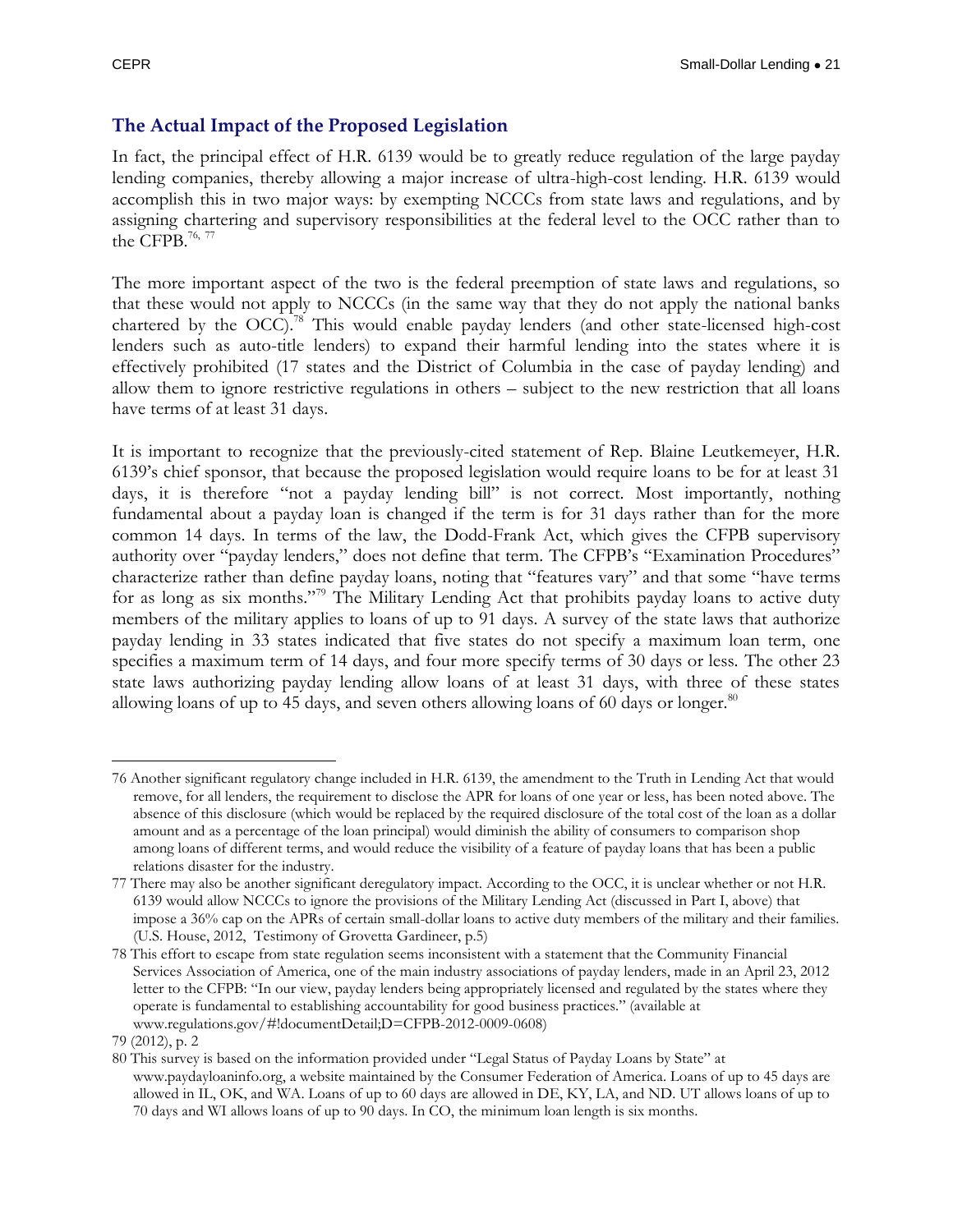The preemption of state laws and regulations is particularly significant when taken together with the Dodd-Frank Act's prohibition on the CFPB imposing any usury limit (Sec. 107(o)) and H.R. 6139's prohibition on the OCC imposing any limit on interest rates, fees, or other charges.<sup>81</sup> Research by the Center for Responsible Lending and others has found that usury caps are by far the most effective measure in reducing harmful small-dollar lending.<sup>82</sup>

This measure would also end the on-going, on-the-ground supervision, examination, and enforcement powers that state regulators currently exercise over the state-chartered companies that would be the applicants seeking to become NCCCs. Consumers would lose protections that have traditionally been provided by their states not only in regulating the kinds of small-dollar loan products that are allowed but also in overseeing the way that companies conduct their lending operations.<sup>83</sup>

With the federally-chartered NCCCs free of state laws and regulations, it would no longer be the case that all providers of small-dollar loans within a single state would be subject to the same rules and the same supervision. The lenders who retained their state charters (most likely smaller local and regional lenders) would find themselves at a competitive disadvantage and could be expected to petition state lawmakers to allow them to operate on the same terms as the NCCCs. To the extent that they were successful, H.R. 6139 would result in the erosion of consumer protections for borrowers from state-chartered lenders as well as borrowers from NCCCs.

Although H.R. 6139 claims that the NCCCs, freed of restrictive state laws and regulations, would be subject instead to "strong uniform Federal lending regulations,"<sup>84</sup> the effect of the proposed legislation would be to significantly weaken federal legislation from what it is under current law. The quoted phrase suggests that new federal standards are being proposed in exchange for the NCCCs not being subject to state laws and regulations, but this is not the case. This proposed legislation imposes no federal regulations stronger than those that would apply in the absence of H.R. 6139, nor does it mandate the OCC to adopt any such regulations.

The assignment of chartering, product approval, supervision, and enforcement powers over NCCCs to the OCC, rather than to the CFPB, is the key element of H.R. 6139's effort to weaken federal regulation of payday and other high-cost lenders. The recent establishment of the Consumer Financial Protection Bureau (CFPB) as an independent federal agency with a primary mission of protecting consumers, with broad rule-writing, supervisory, and enforcement powers, and with authority over the entire range of consumer financial products and their providers was described in Part II. Under current law, the CFPB is in the process of implementing "strong uniform federal lending regulations" for payday lending and is beginning to exercise its direct supervision and enforcement powers over payday lenders and other large consumer lenders. In this area and

<sup>81</sup> p. 24, lines 3-8

<sup>82</sup> King and Parrish (2007)

<sup>83</sup> These supervisory activities, described in John Munn's testimony for the July 24 Congressional Hearing, are quite substantial. Now that the CFPB has federal supervisory authority over payday lenders and other state-chartered "larger participants" in consumer financial markets, these activities by state regulators will continue as a complement to, and in coordination with, the supervision by the CFPB. Munn notes that H.R. 6139 is "directly contrary to the goal of state-federal regulatory collaboration… [and will]…fundamentally undo the existing state-federal partnership." (U.S. House, 2012, Testimony of John Munn, p. 8.)

<sup>84</sup> p. 5, line 1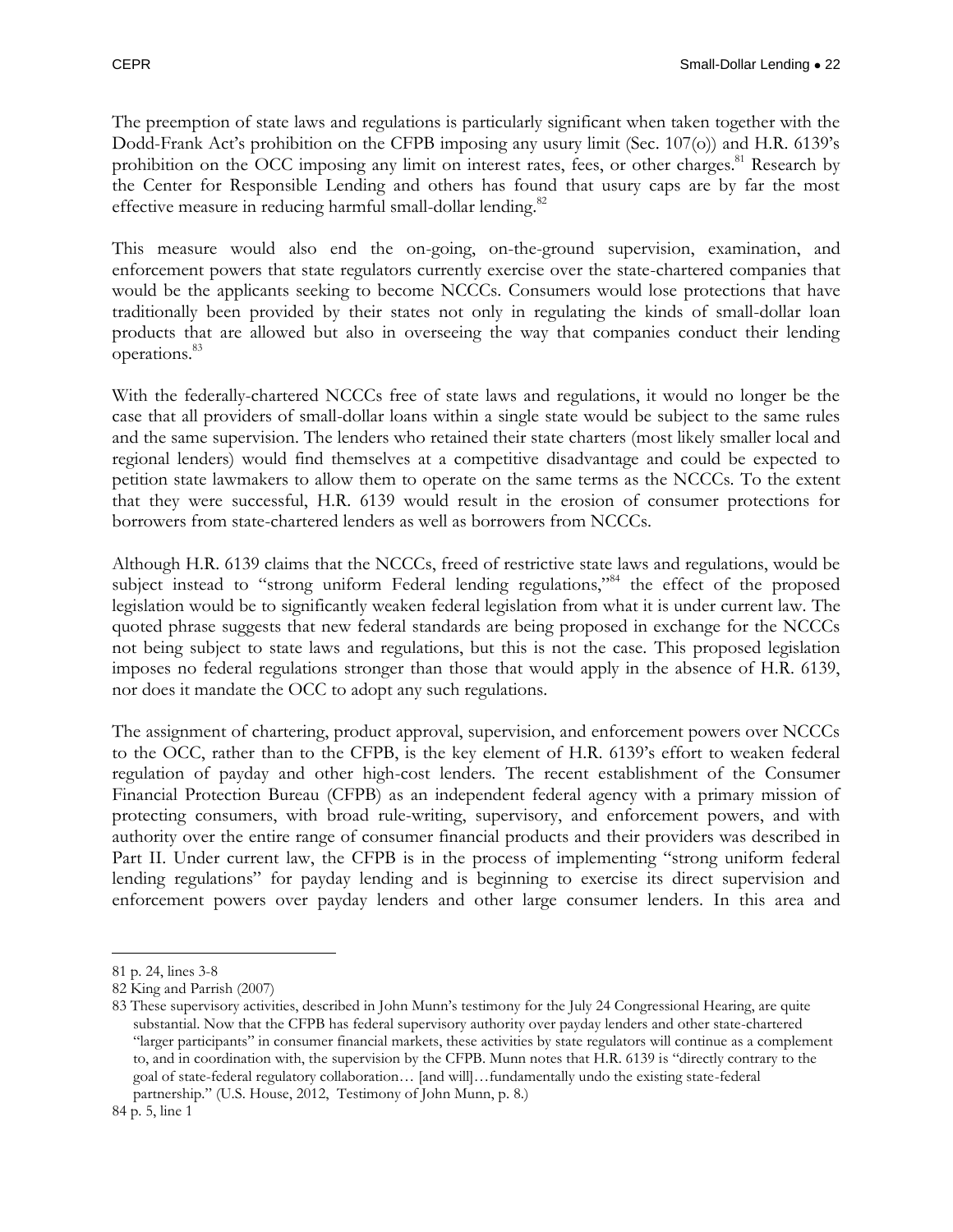elsewhere, the bureau's mandate is to provide consistent, uniform standards for consumer financial products and services, regardless of the entity that provides them.

If the goal of the proposed legislation were to facilitate the nationwide availability of uniform smalldollar loan products that would be substantially less costly than payday loans, that would be genuinely helpful to consumers, and that would be overseen by effective consumer protection for borrowers, then it would be natural to assign responsibility to the CFPB. H.R. 6139's designation of the OCC – an agency with no experience in regulating nonbank consumer lenders – would instead undermine the authority of the CFPB and weaken regulation of the newly-chartered entities relative to what it would be under current law.<sup>85</sup>

This weakening would happen in three distinct ways. First, the mere fact of assigning regulatory authority to a different agency would undermine the general effort to move to a simple, clear, consistent regulatory structure by consolidating authority in a single agency. Dividing rule-writing authority between two agencies is bound to lead to confusion, inconsistencies, bureaucratic conflicts, and regulatory gaps. This is why the OCC official testifying at the July 24 Congressional Hearing said that agency was "concerned that H.R. 6139 could blur authorities and responsibilities for the OCC and CFPB and create additional confusion for consumers."<sup>86</sup> Such problems create opportunities for lenders and their lawyers to find and exploit loopholes in the regulatory system.

A second way that federal regulation of NCCCs could be weakened by assigning regulatory authority to the OCC rather than the CFPB would be if the OCC proved to be a weaker regulator. Indeed, the OCC's regulation of consumer lending by banks during the last two decades earned it a widespread reputation for placing the interests of its banks above those of consumers. A major part of this reputation resulted from aggressively using its powers of "preemption" to exempt national banks from state laws and regulations while providing no serious federal-level oversight, regulation or enforcement in their place. More recently, as noted in Part I, the OCC has taken no public action to prevent some of the national banks that it regulates from offering bank payday loans or to restrict the nature of these loans. Although all regulators should apply existing consumer protection laws and regulations uniformly, it was reasonable to expect – on the basis of its recent history – that the OCC would be less rigorous than the CFPB in drafting and enforcing regulations on small-dollar lending.

However, this expectation may turn out to have been mistaken. At least since Thomas Curry assumed office as Comptroller in April of this year, the OCC appears to be taking its consumer protection responsibilities quite seriously. One indication of this is the testimony of the OCC's Grovetta Gardineer at the July 24 Congressional Hearing. This testimony was extremely critical of the proposed legislation and argued against supervisory responsibility over NCCCs being given to the OCC: "It is important than the types of products envisioned for NCCCs not be carved out of coverage of CFPB-administered lending standards."<sup>87</sup>

<sup>85</sup> One particularly non-persuasive alternative justification was suggested at the July 24 Congressional Hearing: that the OCC is "the agency with chartering authority." But just because one law (the National Bank Act) gives chartering authority for national banks to the OCC doesn't mean that a different law (such as H.R. 6139) couldn't give chartering authority for a different type of institution to a different federal agency.

<sup>86</sup> U.S. House (2012), Testimony of Grovetta Gardineer, p.8.

<sup>87</sup> Ibid., p. 2.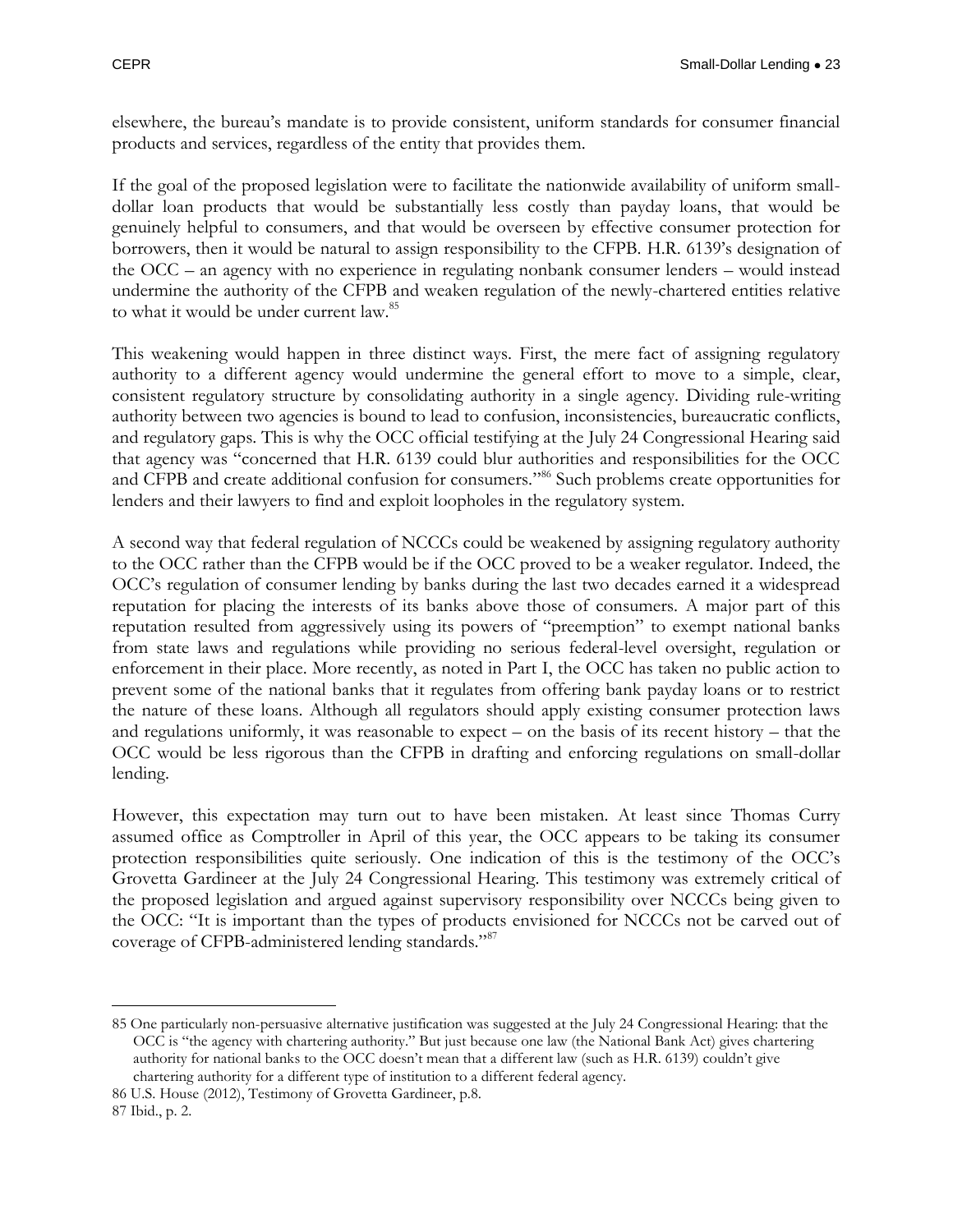A third way in which H.R. 6139 would weaken federal legislation of NCCCs through assigning regulatory responsibility to the OCC is through particular provisions of the proposed legislation that would limit the ability of the OCC to regulate effectively, regardless of its intentions. Examples of such provisions include the severe restrictions on the process for approving or disapproving product applications from NCCCs (noted earlier); the provisions limiting the OCC's ability to regulate activities involving affiliates, joint ventures, and business partnerships;<sup>88</sup> and the provision that says that the enumerated consumer protection laws listed in Section 1002(12) of the Dodd-Frank Act apply to NCCCs but that does not mention the applicability of the CFPB's powers to regulate "unfair, deceptive, or abusive acts and practices" that were granted to it in Section 1031 of the same act. All of these provisions, and others, would enhance lenders' ability to increase harmful lending, while doing nothing to facilitate high-quality, affordable small-dollar lending.

#### <span id="page-25-0"></span>**The Bottom Line**

Neither the arguments offered by its proponents nor the provisions of the proposed legislation itself offer any persuasive reason to expect that the lenders with the new federal-charters authorized by H.R. 6139 would make any high-quality, affordable, welfare-enhancing small-dollar loans at all.

However, there are very persuasive reasons to expect that, if H.R. 6139 were enacted, these lenders would greatly increase the volume of harmful, high-cost lending in the U.S. Payday-like loans, differing from current payday loans only in having a term of at least 31 days, would become legal in the 17 states where payday lending is now prohibited. None of the state laws and regulations that impose usury limits or other restrictions on small-dollar loans would apply to the newly-chartered lenders, and H.R. 6139 also prohibits any federal regulator from imposing any limit on interest rates, fees, or other charges. The assignment of supervisory authority over NCCCs to the OCC would undermine the ability of the CFPB to effectively protect consumers from harmful loans.

### <span id="page-25-1"></span>**Conclusion**

 $\overline{a}$ 

This report has argued that there is a genuine small-dollar loan problem in the U.S. today, which has two major dimensions. One dimension of the problem is a large unmet demand for high-quality, affordable small-dollar loans, which exists because of a large demand and a relatively small supply. The other dimension of the problem is a high level of ultra-high-cost loans that are harmful rather than helpful to those who receive them.

One approach to this problem, embodied in H.R. 6139, proposes to ameliorate this problem by creating a new class of federally-chartered consumer finance companies that would allegedly increase the supply of high-quality, affordable small-dollar loans. The analysis is this report indicates that this is a deeply flawed approach that would substantially increase the availability of harmful, ultra-high-

<sup>88</sup> For example, H.R. 6139 authorizes NCCCs to be owned by, or affiliated with, or enter into joint ventures and other business partnerships with various other entities, including "state-chartered or licensed nondepository creditors" (this category includes current payday lenders). It further states that neither the OCC nor any state "shall prohibit [an NCCC] from conducting its business operations and providing financial products…in office or retail locations it owns or leases or those owned or leased by an affiliated company, a joint venture, or a third-party business…" (p. 12, lines 7-14 and p. 23, lines 18-25). This would appear to enable a parent company to own both an NCCC and a statechartered payday lending company and even to have them both operate out of the same storefront. The companies could then, in states where state laws and regulations were more lenient than those set by the OCC, continue to offer their traditional payday loans along with OCC-approved products.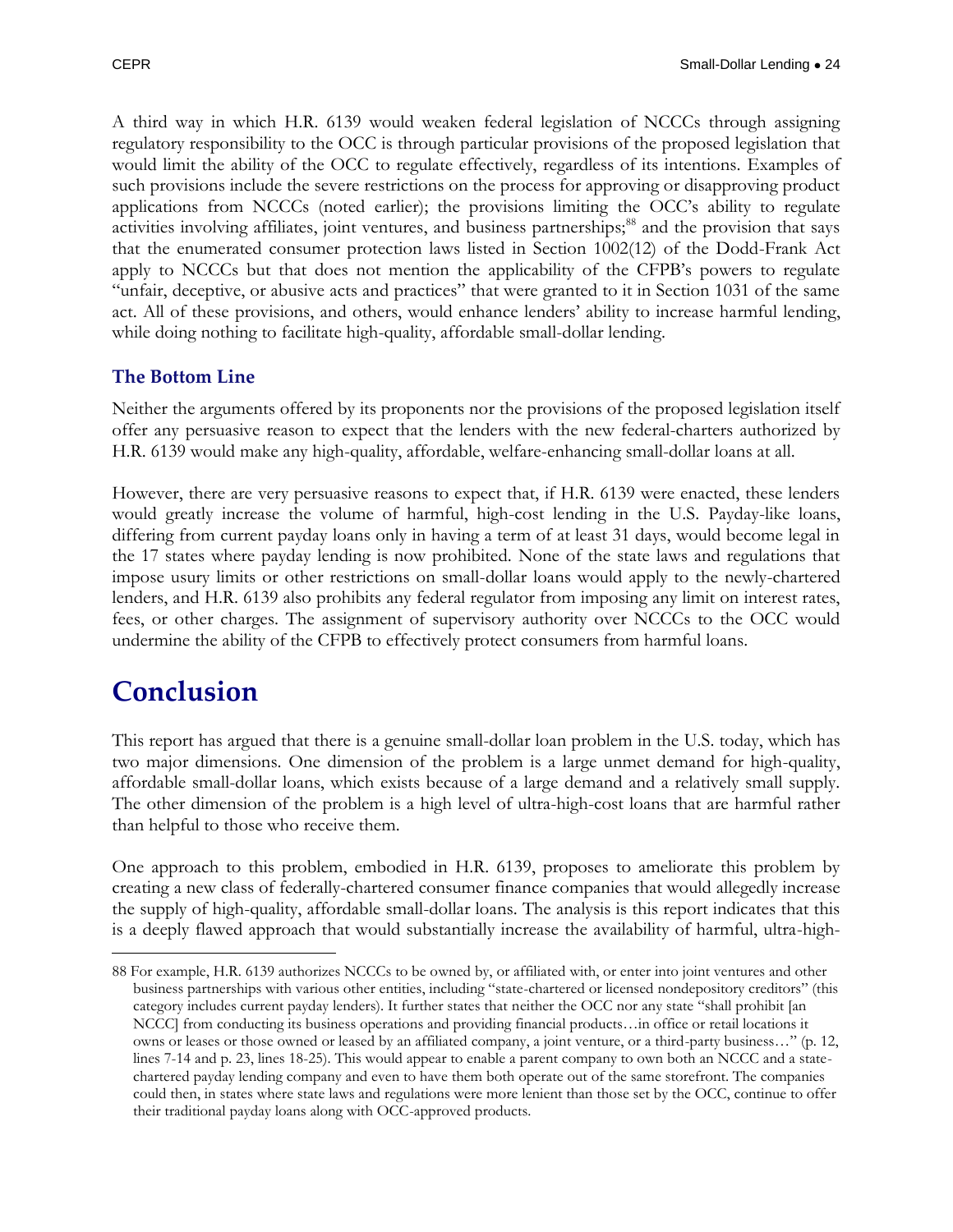cost loans, while offering no prospect of increasing the supply of affordable, high-quality smalldollar loans. The increase in harmful lending would result primarily because the proposed legislation would make the new federally-chartered lenders (NCCCs) exempt from state usury caps and other state-level regulation, thereby making ultra-high-cost lending possible in the 17 states where it is now prohibited and removing the constraints imposed by consumer protection laws, regulations, and oversight in every state.

At the same time, H.R. 6139 would significantly loosen the federal regulation of these high-cost lenders compared to what it would be under current law. This would result from the proposed legislation's assignment of exclusive supervisory and enforcement authority over the new lenders, along with some rule-writing and regulatory authority, to the Office of the Comptroller of the Currency (OCC) rather than to its natural location in the new Consumer Financial Protection Bureau (CFPB). It is worth noting that this would be counterproductive not only in terms of this report's specific concern with the small-dollar lending problem, but also in terms of the broad effort, institutionally embodied in the CFPB, to establish a uniform, effective system of consumer financial production for the entire range of consumer financial products and services.

This does not mean that nothing can be done about the small-dollar loan problem, and in fact serious initiatives on three fronts are making significant contributions to reducing it. First, the supply of high-quality, affordable small-dollar loans is being increased, not only by expanding the availability of currently available products but also by encouraging the continual introduction of well-designed new products. Second, other initiatives are working to reduce the demand for affordable small-dollar loans by increased savings and other forms of asset-building that reduce the need for borrowing and by building credit (e.g., improving credit scores) so that households are able to access credit cards and other affordable mainstream credit products. Third, the rule-writing and regulatory initiatives by the newly-established CFPB, in furtherance of its legislative mandate to provide – for the first time – uniform federal oversight over all small-dollar lending has great potential to reduce the harm caused by high-cost small-dollar lending by eliminating abusive features and practices at all stages of the loan cycle.

Policy-makers, responsible lenders, interested non-profit organizations and others should seek ways to support and enhance these three categories of efforts to deal constructively with the small-dollar lending problem. At the same time, they should reject measures such as H.R. 6139 that would only serve to make the problem worse.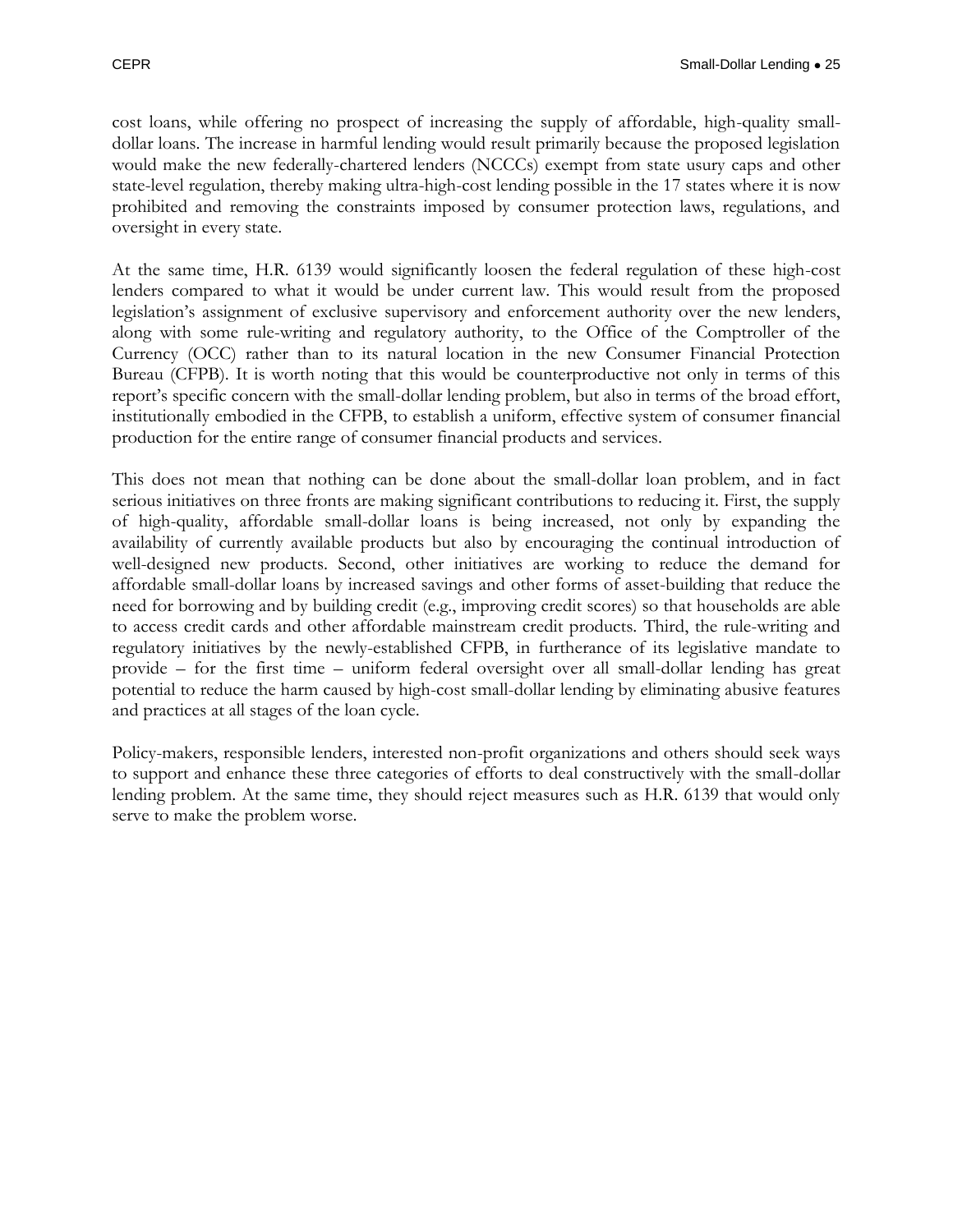### <span id="page-27-0"></span>**References**

- Anderson, Elisabeth. 2006. "Experts, Ideas, and Policy Change: The Russell Sage Foundation and Small Loan Reform, 1910-1940." Unpublished paper. March 2006. <http://www.yale.edu/scr/andersen.doc>
- Bair, Sheila. 2005. "Low-Cost Payday Loans: Opportunities and Obstacles." Baltimore, MD: Annie E. Casey Foundation. http://www.aecf.org/upload/publicationfiles/fes3622h334.pdf
- Berlau, John. 2011. "H.R. 1909 Brings Competitive Regulation to Small Loan Market." OpenMarket.org, The Blog of the Competitive Enterprise Institute, September 13. [http://www.openmarket.org/2011/09/13/h-r-1909-brings-competitive-regulation-to-small](http://www.openmarket.org/2011/09/13/h-r-1909-brings-competitive-regulation-to-small-loan-market)[loan-market](http://www.openmarket.org/2011/09/13/h-r-1909-brings-competitive-regulation-to-small-loan-market)
- ———. 2012. "H.R. 1909 Unfinished Free-Market Business to Lift Barriers to Lending." OpenMarket.org, The Blog of the Competitive Enterprise Institute, May 22. [http://www.openmarket.org/2012/05/22/h-r-1909-unfinished-free-market-business-to-lift](http://www.openmarket.org/2012/05/22/h-r-1909-unfinished-free-market-business-to-lift-barriers-to-lending)[barriers-to-lending](http://www.openmarket.org/2012/05/22/h-r-1909-unfinished-free-market-business-to-lift-barriers-to-lending)
- Bianchi, Nicholas. 2012. "Profiting from Poverty: How Payday Lenders Strip Wealth from the Working-Poor for Record Profits." Chicago, IL: National Peoples Action. [http://www.npa](http://www.npa-us.org/files/profiting_from_poverty_npa_payday_loan_report_jan_2012_0.pdf)[us.org/files/profiting\\_from\\_poverty\\_npa\\_payday\\_loan\\_report\\_jan\\_2012\\_0.pdf](http://www.npa-us.org/files/profiting_from_poverty_npa_payday_loan_report_jan_2012_0.pdf)
- Borne, Rebecca, Joshua Frank, Peter Smith, and Ellen Schloemer. 2011. "Big Bank Payday Loans: High-Interest Loans through Checking Accounts Keep Customers in Long-Term Debt." Washington, DC: Center for Responsible Lending. http://www.responsiblelending.org/payday-lending/research-analysis/big-bank-paydayloans.pdf
- Bourke, Nick, Alex Horowitz, and Tara Roche. 2012. "Payday Lending in America: Who Borrows, Where They Borrow, and Why*.*" Washington, DC: Pew Charitable Trusts. http://www.pewtrusts.org/uploadedFiles/wwwpewtrustsorg/Reports/Safe\_Small\_Dollar\_ Loans/LOANS\_Payday%20Lending%20Report%20Final\_web.pdf
- Center for Responsible Lending, Consumer Federation of America, National Consumer Law Center, and thirteen other groups. 2012. "Comments to the Consumer Financial Protection Bureau on Payday Lending Abuses." Washington, DC: Center for Responsible Lending, April 23. [http://www.regulations.gov/contentStreamer?objectId=0900006480ff6d67&disposition=att](http://www.regulations.gov/contentStreamer?objectId=0900006480ff6d67&disposition=attachment&contentType=pdf) [achment&contentType=pdf](http://www.regulations.gov/contentStreamer?objectId=0900006480ff6d67&disposition=attachment&contentType=pdf)
- Center for Responsible Lending, Consumer Federation of America, and National Consumer Law Center. 2012. "Impacts of Overdraft Programs on Consumers." Comments to the Consumer Financial Protection Bureau, June 29. [http://www.responsiblelending.org/overdraft-loans/policy](http://www.responsiblelending.org/overdraft-loans/policy-legislation/regulators/comments-to-cfpb-on-overdraft.html)[legislation/regulators/comments-to-cfpb-on-overdraft.html](http://www.responsiblelending.org/overdraft-loans/policy-legislation/regulators/comments-to-cfpb-on-overdraft.html)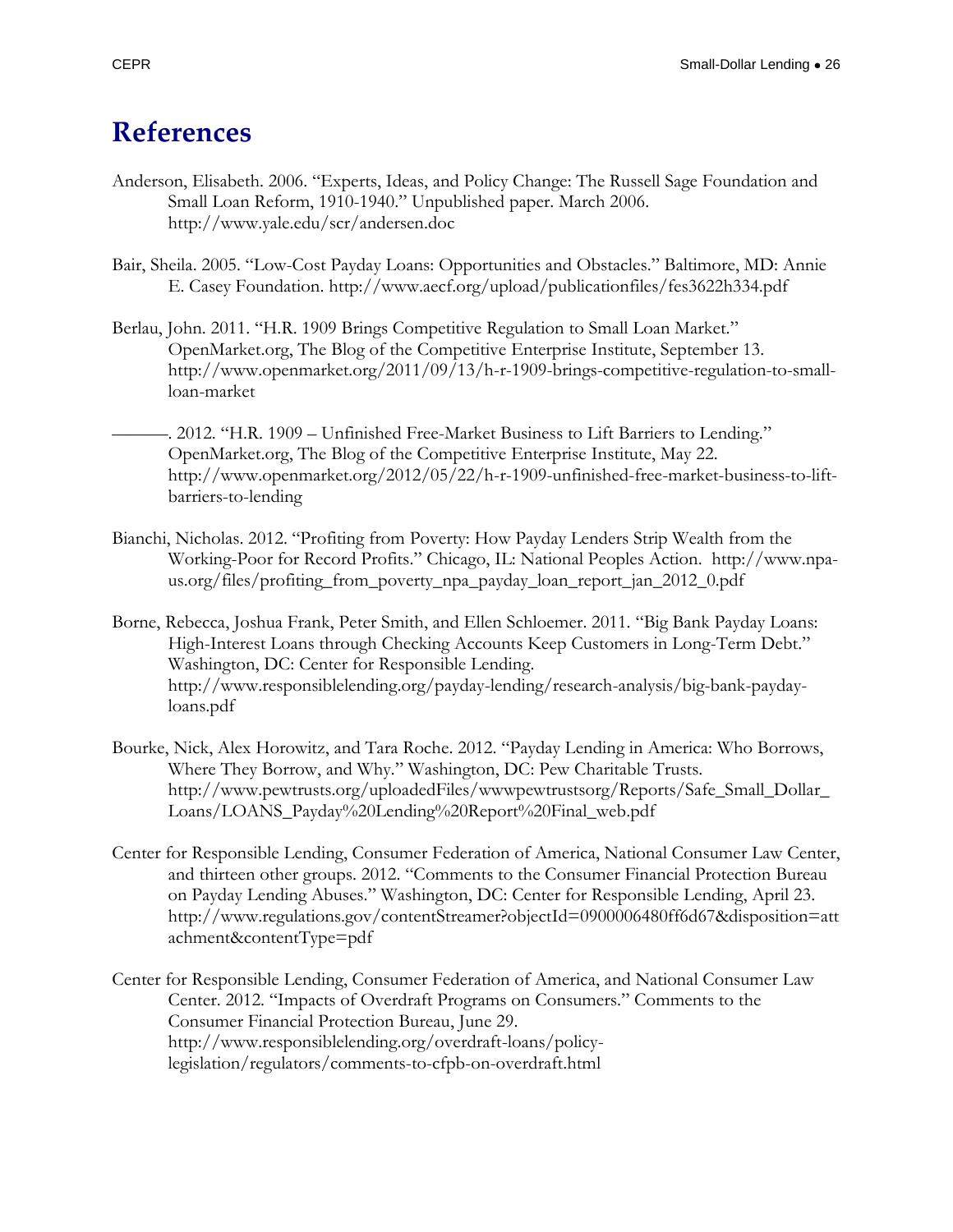- Consumer Federation of America. 2012 "2012 CFA Survey of Big Bank Overdraft Loan Fees and Terms." Washington, DC: Consumer Federation of America. http://www.consumerfed.org/pdfs/Studies.CFAOverdraftSurveyUpdateJune2012.pdf
- Consumer Financial Protection Bureau (CFPB). 2012. "Examination Procedures: Short-Term, Small-Dollar Lending." CFPB, January 19. http://files.consumerfinance.gov/f/2012/01/Short-Term-Small-Dollar-Lending-Examination-Manual.pdf [an "update" to the *CFPB Supervision and Examination Manual, Version 1.0*]
- Federal Deposit Insurance Corporation (FDIC). 2009. "National Survey of Unbanked and Underbanked Households." Washington, DC: FDIC. http://www.fdic.gov/householdsurvey/full\_report.pdf
	- ———. 2008. "FDIC Study of Bank Overdraft Programs." Washington, DC: FDIC. http://www.fdic.gov/bank/analytical/overdraft/FDIC138\_Report\_Final\_v508.pdf
- Fox, Jean Ann. 2012. "The Military Lending Act Five Years Later." Washington, DC: Consumer Federation of America. http://www.consumerfed.org/pdfs/Studies.MilitaryLendingAct.5.29.12.pdf
- ———. 2009. "Research Findings Illustrate the High Risk of High-Cost Short-Term Loans for Consumers." Washington, DC: Consumer Federation of America. http://www.consumerfed.org/elements/www.consumerfed.org/file/CFA\_Fringe\_Loan\_Pr oduct Harm Research%281%29.pdf
- Graves, Steven M. and Christopher L. Peterson. 2008. "Usury Law and the Christian Right: Faith-Based Political Power and the Geography of American Payday Loan Regulation." *Catholic University Law Review*, Vol. 57, No. 3, Spring, pp. 638-700.
- Havener, Christy Chung, and Marvin M. Smith. 2007. "Innovative Financial Tools for Serving the Underbanked: A Summary." Philadelphia, PA: Federal Reserve Bank of Philadelphia. http://www.philadelphiafed.org/community-development/publications/conferencesummaries/Underbanked\_Summary.pdf
- Horwitz, Jeff. 2012. "Key Bank's Small Loan Formula Avoids Payday Problems." *American Banker*, July 2.
- King, Uriah and Leslie Parish. 2007. "Springing the Debt Trap: Rate Caps are Only Proven Payday Lending Reform." Washington, DC: Center for Responsible Lending. http://www.responsiblelending.org/payday-lending/research-analysis/springing-the-debttrap.pdf
- ———. 2011. "Payday Lending, Inc.: Short on Credit, Long on Debt." Washington, DC: Center for Responsible Lending. http://www.responsiblelending.org/payday-lending/researchanalysis/payday-loan-inc.pdf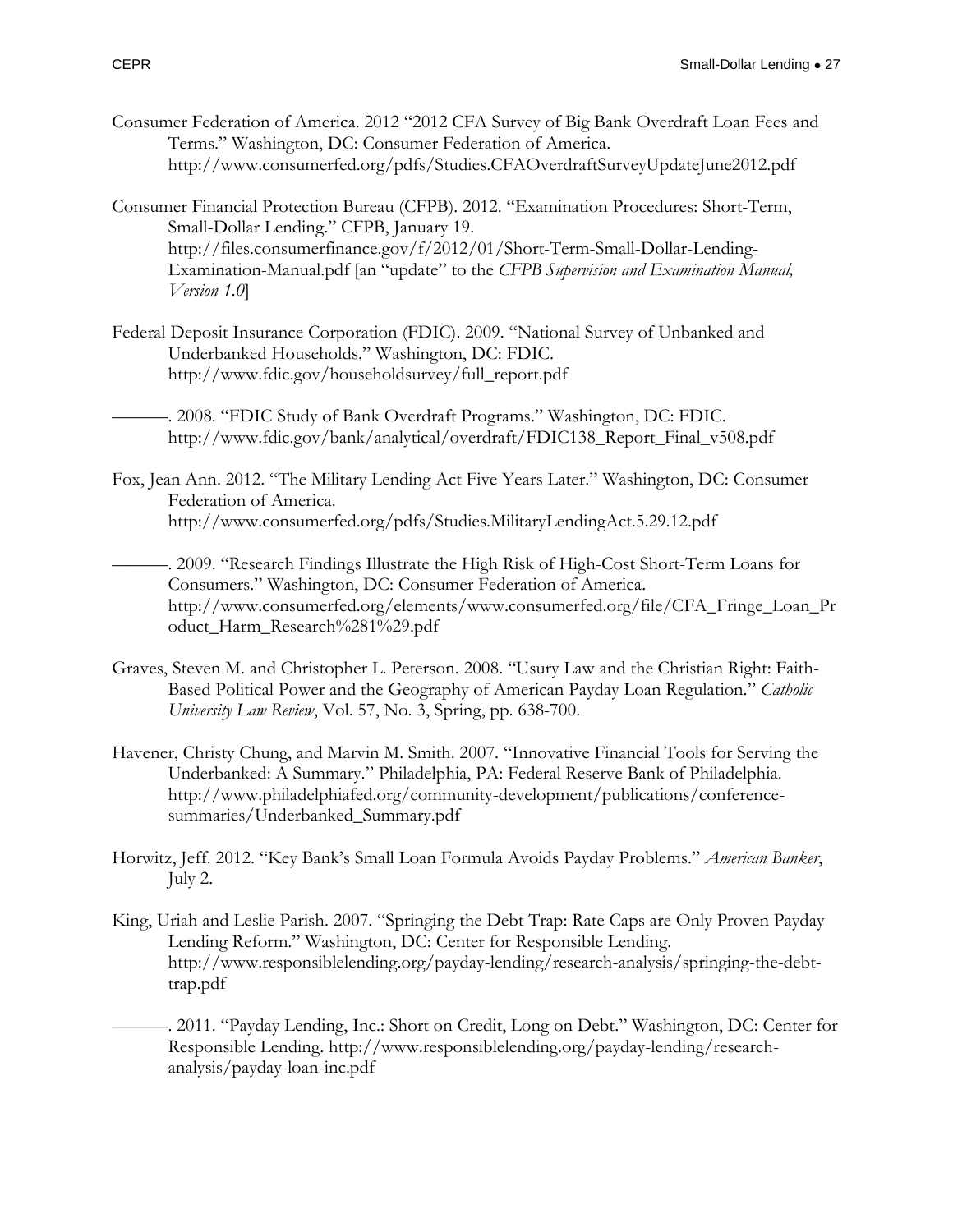- Koide, Melissa. 2011. Statement to the U.S. House Financial Services Committee, Subcommittee on Financial Institutions and Consumer Credit. "An Examination of the Availability of Credit for Consumers." Hearing, September 22, (112-65).
- Mayer, Robert. 2010. *Quick Cash: The Story of the Loan Shark.* Illinois: Northern Illinois University Press.
- Miller, Rae-Ann, Susan Burnhouse, Luke Reynolds, and Aileen G. Sampson. 2010. "A Template for Success: The FDIC's Small-Dollar Loan Pilot Program." *FDIC Quarterly*, Vol. 4, No. 2, pp. 28-41.
- Parish, Leslie, and Uriah King. 2009. "Phantom Demand: Short-Term Due Date Generates Need for Repeat Payday Loans, Accounting for 76 Percent of Total Volume." Washington, DC: Center for Responsible Lending. http://www.responsiblelending.org/paydaylending/research-analysis/phantom-demand-final.pdf
- Plunkett, Leah A., and Ana Lucia Hurtado. 2011. "Small-Dollar Loans, Big Problems: How States Protect Consumers from Abuses and How the Federal Government Can Help." *Suffolk University Law Review,* Vol. 44, No. 1, pp. 31-86.
- Reckard, E. Scott. 2010. "Start-Up Makes Small Loans to Low-Income Latino Immigrants." *Los Angeles Times*, November 8, Business section.

———. 2012. "Progreso Financiero Founder Leaves the Immigrant Loan Specialist." *Los Angeles Times,* March 27, Business section.

- Saunders, Lauren K., Leah A. Plunkett, and Carolyn Carter. 2010. "Stopping the Payday Loan Trap: Alternatives that Work, Ones That Don't." Boston, MA: National Consumer Law Center. http://www.nclc.org/images/pdf/high\_cost\_small\_loans/payday\_loans/report-stoppingpayday-trap.pdf
- Schneider, Rachel, and Melissa Koide. 2010. "How Should We Serve the Short-Term Credit Needs of Low-Income Consumers." Chicago, IL: Center for Financial Services Innovation. Presented to a Harvard Joint Center for Housing Studies Symposium. <http://cfsinnovation.com/node/440501>
- Schultz, Ellen E., and Theo Francis. 2008. "Social Insecurity: High-Interest Lenders Tap Elderly, Disabled." *Wall Street Journal*, February 12, p. A1.
- Stegman, Michael A. 2007. "Payday Lending." *Journal of Economic Perspectives*, Vol. 21, No. 1, pp. 169- 190.
- Warren, Elizabeth, and Amelia Warren Tyagi. 2003. *The Two-Income Trap: Why Middle-Class Parents are Going Broke*. New York: Basic Books.
- U.S. Government Accountability Office (GAO). 2011. "Payday Lending: Federal Law Enforcement Uses a Multilayered Approach to Identify Employees in Financial Distress." Washington, DC: GAO. <http://www.gao.gov/products/GAO-11-147>